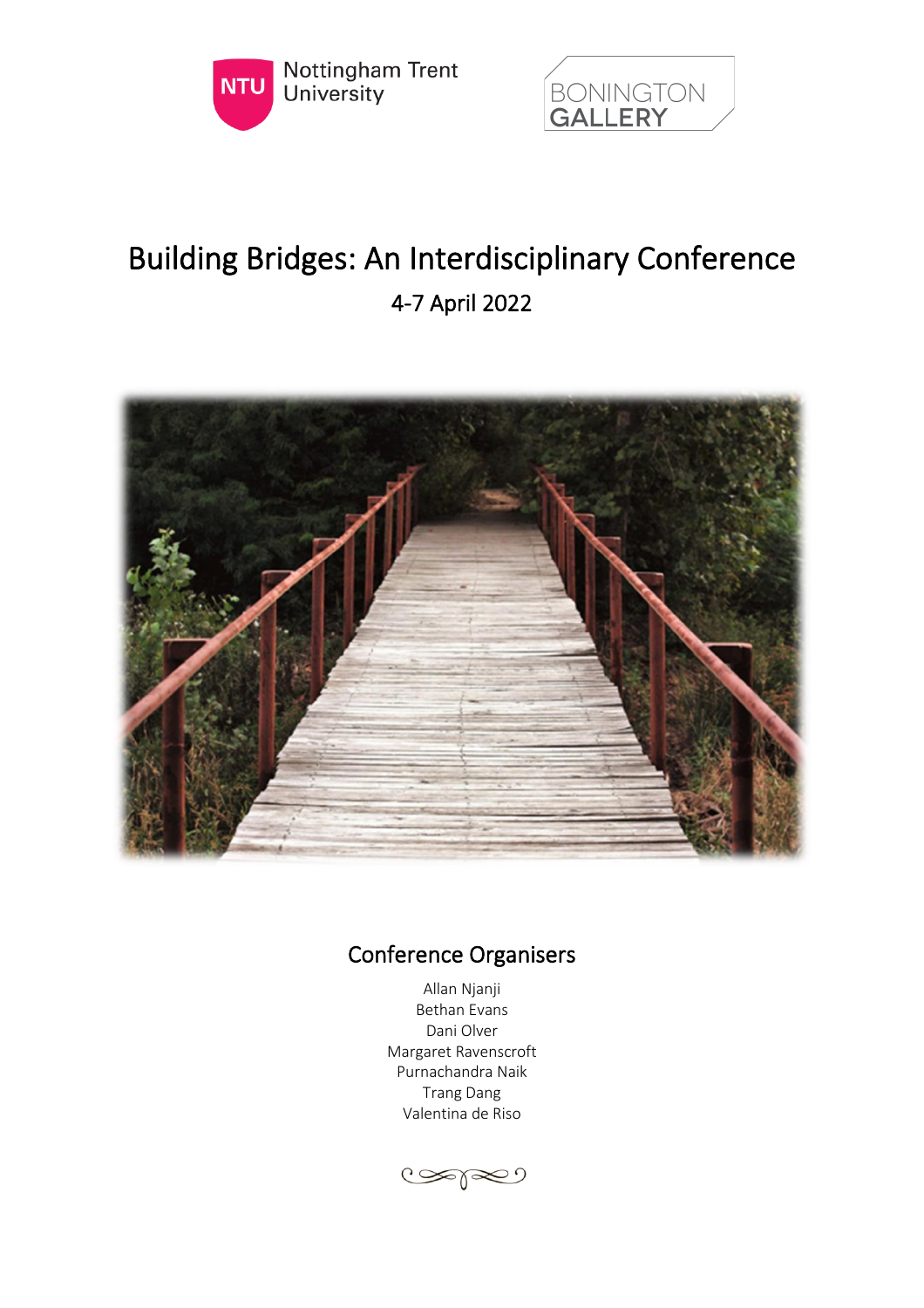# Conference Programme (UTC+1)

|  |  |  | Day 1 (4 <sup>th</sup> April) |  |
|--|--|--|-------------------------------|--|
|--|--|--|-------------------------------|--|

| $09:45 - 10:00$ | Introduction                                                                                            |
|-----------------|---------------------------------------------------------------------------------------------------------|
|                 | Official Welcome & Opening Remarks                                                                      |
| $10:00 - 11:00$ | Keynote Speech                                                                                          |
|                 | Chair: Margaret Ravenscroft (Nottingham Trent University)                                               |
|                 | Professor Avtar Brah (Birkbeck College, University of London)                                           |
|                 | Decolonial Imaginings and Intersectional Conversations and Contestations                                |
| $12:00 - 13:30$ | Panel 1: Gender, the Body, and Oppression                                                               |
|                 | Chair: Margaret Ravenscroft (Nottingham Trent University)                                               |
|                 | Marietta Kosma (University of Oxford, UK)                                                               |
|                 | Decolonisation of the body through Shailja Patel's Migritude                                            |
|                 | Daniel Yaw Fiaveh (University of Cape Coast, Ghana)                                                     |
|                 | LGBT Discourses in Ghana: What are the Cultural and Moral<br>Suasions/Nuances?                          |
|                 | Ndiweteko Jennifer Nghishitende (University of Hull, UK)                                                |
|                 | Living and not only surviving: A decolonial feminist approach to life after<br>modern slavery in the UK |
|                 | Lede E Miki Pohshna (North Eastern Hill University, India)                                              |
|                 | Queer and Ecomasculinity Beyond the West: Ethics and Praxis                                             |
| $14:30 - 16:00$ | Panel 2: Identity, Diaspora, and Dispossession                                                          |
|                 | Chair: Valentina de Riso (Nottingham Trent University)                                                  |
|                 | Isabel Arce Zelada (University of Hull, UK)                                                             |
|                 | Alienhoods: The Spaces Beyond Citizenship                                                               |
|                 | Rajbir Samal & Binod Mishra (IIT Roorkee, India)                                                        |
|                 | Reimagining the Kitchen Indians: En/gendering the discourses of Nation,<br>Culture, and Community       |
|                 | Ghosun Baaqeel (Taif University, Saudi Arabia & University of York, UK)                                 |
|                 | Unveiling Double Consciousness and Unsettling Hegemonic Economies in<br>Iraqi Free Verse Poetry         |
|                 | Victoria V. Chang (The University of the West Indies, Trinidad and Tobago)                              |
|                 | Bonds Beyond Boundaries in Shani Mootoo's He Drown She in the Sea                                       |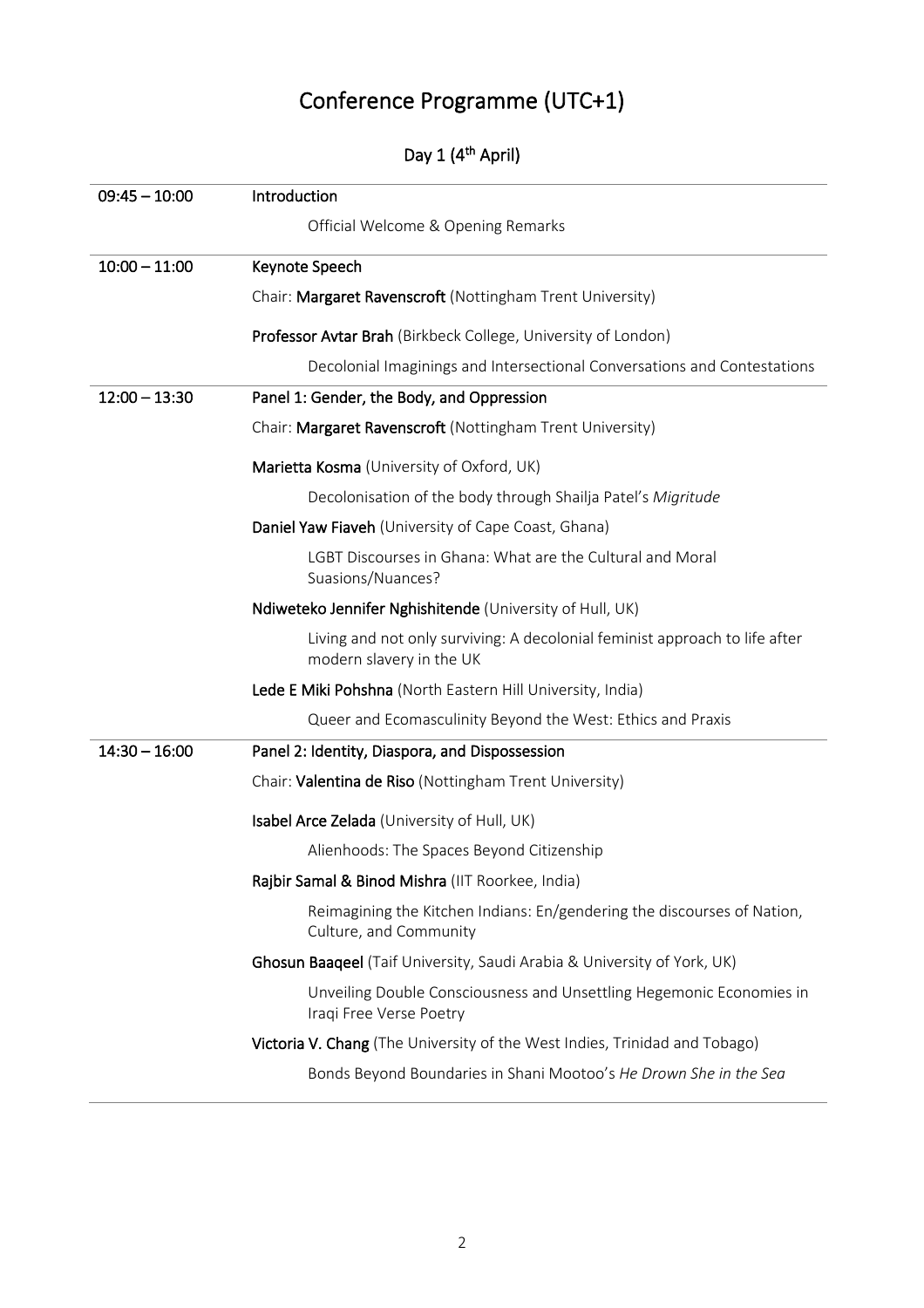| $8:45 - 9:00$   | Introduction                                                                                                                                              |
|-----------------|-----------------------------------------------------------------------------------------------------------------------------------------------------------|
|                 | Networking & Opening Remarks                                                                                                                              |
| $9:00 - 10:00$  | Keynote Speech                                                                                                                                            |
|                 | Chair: Trang Dang (Nottingham Trent University)                                                                                                           |
|                 | Dr Sophie Chao (University of Sydney)                                                                                                                     |
|                 | Decolonising the Field(s): Insights from the Pacific in an Age of Planetary<br>Unravelling                                                                |
| $11:00 - 12:30$ | Panel 3: Resistance, Representation, and Marginalised Communities                                                                                         |
|                 | Chair: Purnachandra Naik (Nottingham Trent University)                                                                                                    |
|                 | Shifana P A & Dr Asha Susan Jacob (Mahatma Gandhi University, India)                                                                                      |
|                 | Alternate History: Representation of Indian Partition in Political Cartoons                                                                               |
|                 | Md Alamgir Hossain (University of Illinois, USA)                                                                                                          |
|                 | Neoliberal Development, Environmental Disaster, and Temporal<br>Resistance in Indra Sinha's Animal's People                                               |
|                 | Bianca Cherechés (University of Zaragoza, Spain)                                                                                                          |
|                 | Caste, Gender and Resistance: The Evolution of Dalit Women's Identity in<br>Baby Kamble's The Prisons We Broke and Meena Kandasamy's The Gypsy<br>Goddess |
|                 | Chithira James & Dr Reju George Mathew (National Institute of Technology,<br>Calicut, India)                                                              |
|                 | Discriminatory Social Orders and Subaltern Assertion: A Comparative<br>Study of Resistance in Selected Dalit and Burakumin Literature                     |
| $13:30 - 15:00$ | Panel 4: Environmentalism, Conservation, and Decolonisation                                                                                               |
|                 | Chair: Trang Dang (Nottingham Trent University)                                                                                                           |
|                 | Badakynti Nylla langngap (North-Eastern Hill University, India)                                                                                           |
|                 | Re-appropriating Folklore: Identity and Ecological Concerns of<br>Contemporary Khasi Literature                                                           |
|                 | Catherine Price (University of Nottingham, UK)                                                                                                            |
|                 | Climate Change and Just Futures: A Case Study of Biochar and Soil                                                                                         |
|                 | Dr Md Abu Shahid Abdullah (East West University, Bangladesh)                                                                                              |
|                 | Resisting Environmental Destruction and Fighting Socio-Political<br>Marginalisation in Hawaii in Kiana Davenport's Shark Dialogues                        |
|                 | Swapnit Pradhan & Dr Nagendra Kumar (IIT Roorkee, India)                                                                                                  |
|                 | From Preservation to Persecution: Unbuilding Universal Norms of<br>Environmentalism in Amitav Ghosh's The Hungry Tide                                     |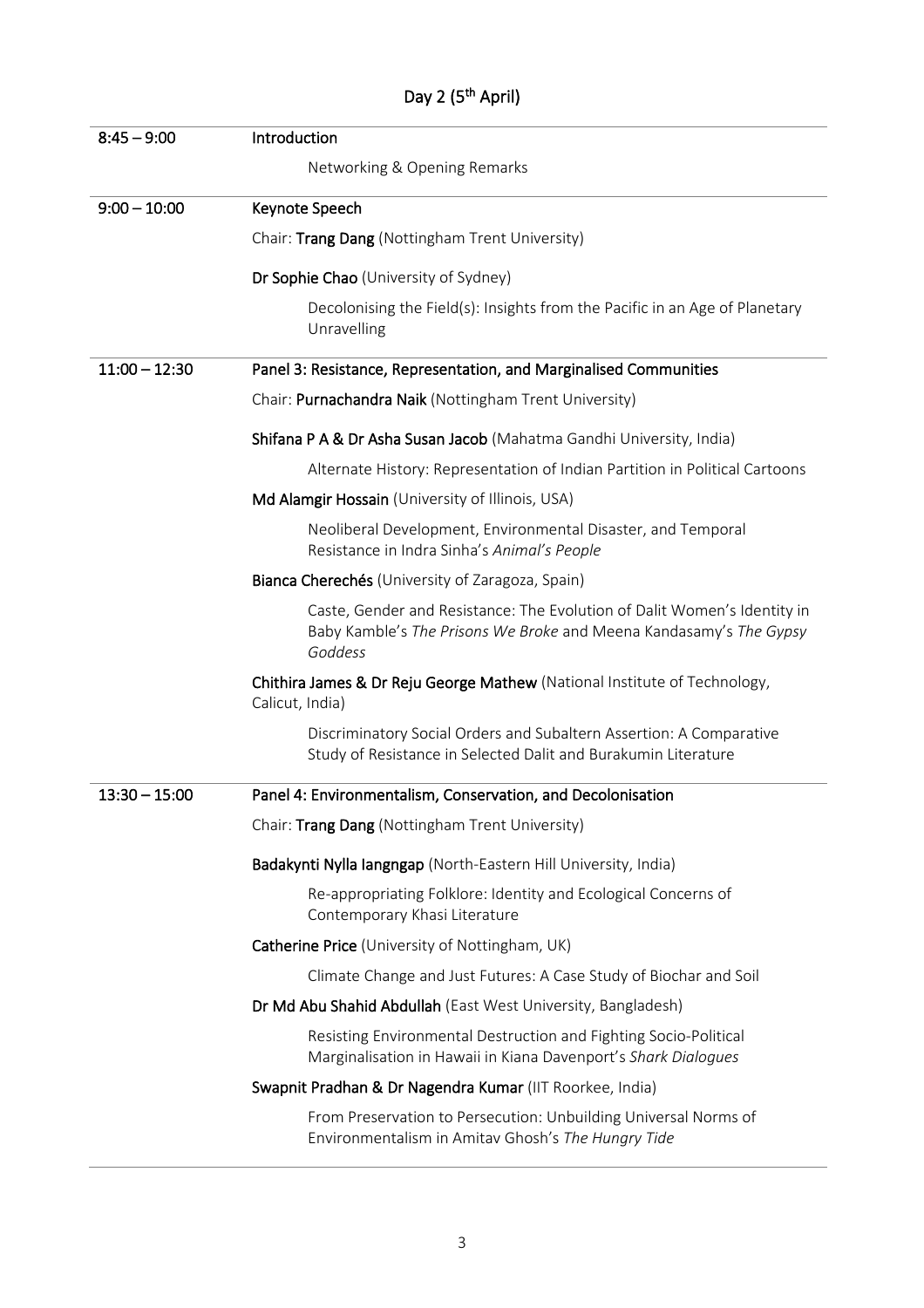| $09:45 - 10:00$ | Introduction                                                                                                                           |
|-----------------|----------------------------------------------------------------------------------------------------------------------------------------|
|                 |                                                                                                                                        |
|                 | Networking & Opening Remarks                                                                                                           |
| $10:00 - 11:30$ | Panel 5: Decolonial Research, Knowledge(s), and Pedagogy                                                                               |
|                 | Chair: Allan Njanji (Nottingham Trent University)                                                                                      |
|                 | Atilio Barreda II (City University of New York, USA)                                                                                   |
|                 | Embedded Humanities in Data Systems                                                                                                    |
|                 | Nabeela Musthafa (National Institute of Technology, Calicut, India)                                                                    |
|                 | Decolonising Early Childhood Educational Curriculum and Pedagogy in<br>India: Initiatives and Challenges                               |
|                 | Dr Opeloge Ah Sam (Kaitaia Abundant Life School, New Zealand)                                                                          |
|                 | Decolonising Musical Practices in Music Education: From the Perspective<br>of Pasifika Identity and Music practice and Context         |
|                 | Sara Bdeir (Nottingham Trent University, UK)                                                                                           |
|                 | Refugees Linguistic Identity and Social Integration in Creative Writing<br>Groups: A Narrative Inquiry                                 |
| $12:30 - 14:00$ | Panel 6: Modernity, Higher Education, and Epistemology                                                                                 |
|                 | Chair: Dani Olver (Nottingham Trent University)                                                                                        |
|                 | Lee Clarke (Nottingham Trent University, UK)                                                                                           |
|                 | Wisdom Comes in Many Forms: Towards an Inclusive Conception of<br>Philosophy                                                           |
|                 | Annie Treesa Joseph (University of Kerala, India)                                                                                      |
|                 | Decolonial Modernity and Queenship Traditions in Bhopal: The Curious<br>Case of Regency and Regnancy of Nawab Sikander Begum of Bhopal |
|                 | Delso de Cássio Batista Jr. (Nottingham Trent University, UK)                                                                          |
|                 | Coloniality of Power and Racism Denial: Autoethnographic Reflections on<br>the Portuguese Higher Education                             |
|                 | Sujoy Banerjee (English and Foreign Languages University, Hyderabad, India)                                                            |
|                 | Language, Science and 'Our Modernity': An Argument for Diversification<br>of the Language of Science in a Postcolonial World           |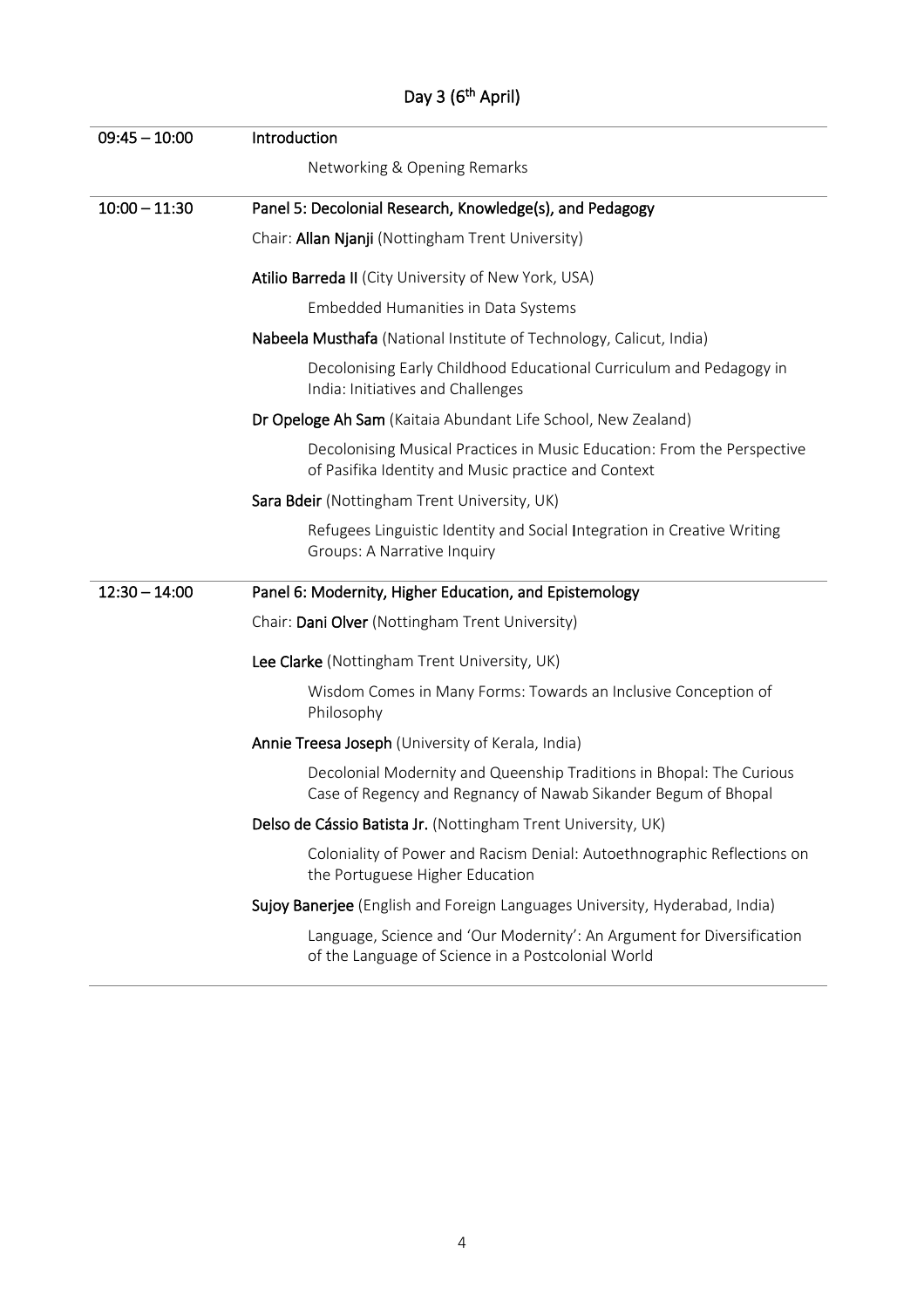| $11:15 - 11:30$ | Introduction                                                                                                                                                                           |
|-----------------|----------------------------------------------------------------------------------------------------------------------------------------------------------------------------------------|
|                 | Networking & Opening Remarks                                                                                                                                                           |
| $11:30 - 12:30$ | Reading                                                                                                                                                                                |
|                 | Chair: Bethan Evans (Nottingham Trent University)                                                                                                                                      |
|                 | Leone Ross (British Novelist)                                                                                                                                                          |
|                 | This One Sky Day                                                                                                                                                                       |
| $13:30 - 15:00$ | Panel 7: Storytelling, Narrativisation, and Form                                                                                                                                       |
|                 | Chair: Bethan Evans (Nottingham Trent University)                                                                                                                                      |
|                 | Carolina Buffoli (University of Edinburgh, UK)                                                                                                                                         |
|                 | Decolonial Readings: Destabilising Eurocentric Frames of<br>Interpretation in Contemporary Criticism of Indigenous Literature.<br>The case of Alexis Wright's Plains of Promise        |
|                 | Marine Berthiot (University of Edinburgh, UK)                                                                                                                                          |
|                 | Decolonising Aotearoa New Zealand Young Adult Literature: The<br>Case of Bugs by Whiti Hereaka                                                                                         |
|                 | Dr Rachel Gregory Fox (University of Kent, UK)                                                                                                                                         |
|                 | Hostile and Hospitable Environments in Ali Smith's Seasonal Quartet                                                                                                                    |
|                 | Dr Yasmin Rioux (Divine Word College, USA)                                                                                                                                             |
|                 | Building Bridges through Interdisciplinary Practice: Creating Inclusive<br>and Shared Places through Narrative Writing in a Distinctively<br>Diverse Intercultural Communication Class |
| $15:30 - 16:30$ | <b>Closing Roundtable &amp; Networking</b>                                                                                                                                             |
|                 | Everyone is welcome!                                                                                                                                                                   |
|                 | Closing Remarks & Open Discussion on the Various Themes of the<br>Conference                                                                                                           |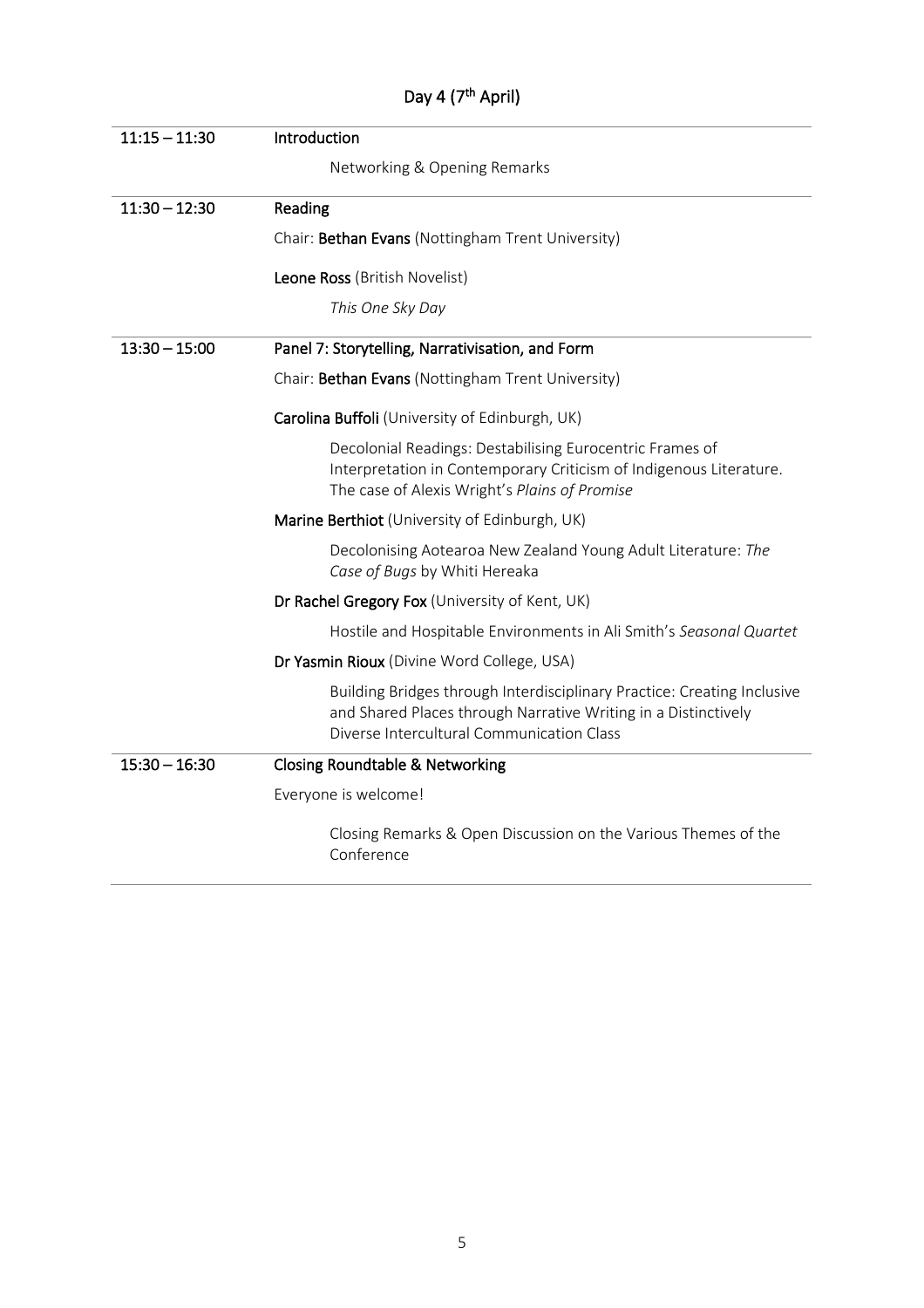# Abstracts

# Day 1 (4<sup>th</sup> April)

# Keynote Speech

Professor Avtar Brah, 'Decolonial Imaginings and Intersectional Conversations and Contestations'

This presentation will be a both theoretical and political engagement with concepts such as 'Decolonial' and 'Intersectionality' and how these concepts assume new meanings through their articulation. It will attend to particular instances in and through which they have mapped the social ground of feminist and egalitarian imaginaries.

#### Biography

Avtar Brah recently retired as Professor of Sociology at Birkbeck as a specialist in race, gender, and ethnic identity issues. She was awarded an MBE in 2001 in recognition of her research.

Her books include *Cartographies of Diaspora: Contesting Identities*; *Hybridity and Its Discontents: Politics, Science, Culture* (edited with Annie Coombes); *Thinking Identities: Racism, Ethnicity and Culture* and *Global Futures: Migration, Environment and Globalisation* (both edited with Mary Hickman and Mairtin Mac an Ghaill).

Professor Brah spent 1980–82 as a research associate at Leicester University and then three years as a lecturer with the Open University, before joining Birkbeck in 1985 as lecturer, becoming senior lecturer, Reader then Professor. She spent a year as Visiting Professor at the University of California in 1992 and at Cornell University in 2001 and is a member of the Academy of Learned Societies for the Social Sciences and the British Sociological Association. She was also admissions tutor for MSc Race and Ethnic Relations, which addresses the centrality of ethnicity to policy and social relations, particularly in the key areas of migration, asylum and citizenship, policing, education, and race relations legislation.

# Panel 1: Gender, the Body, and Oppression

Marietta Kosma, 'Decolonisation of the body through Shailja Patel's *Migritude*'

# Abstract

Shailja Patel's *Migritude* focuses on the placement and re-placement of black South East Asian women and diasporic communities in the discourse of international concern through the trope of memory. I demonstrate how Patel through her protest narrative brings to the forefront histories of the subaltern otherwise silenced with the employment of decolonization. I hope to reexamine the implications of their stories told, re-centering the narratives that shape and inform their experiences as individuals within their communities, locally and internationally. This paper consists of a reconceptualisation of what is considered to be home in terms of the queer imaginary by addressing the silenced discourse of the subaltern. In this space of power conflict there is no ideal sense of the queer self, as the discourse of queerness is challenged by an intricate system of mobility. The female body's queer identification falls into a transgressive dialogue in which identity norms are challenged, as the strictures of traditional normativity are broken by the constant movement of the East African Asian female subject that operates within and outside the framework of the traditional home. The unique experiences of belonging of these female subjects, place them into a new multi-dimensional locus, where a different consciousness of identity arises. Patel's narrative signals towards an innovative recuperation of female diasporic subjectivity that is evidently progressive. The queer female South-East Asian subject becomes the centre of attention and the space it occupies becomes a terrain of possibility. A critique is posed on heteronormativity, in the quest for representation of the voice of the subaltern which has been excluded from dominant discourse. The subaltern's concerns are brought to the forefront, as the reproduction of systemic violence upon its body is questioned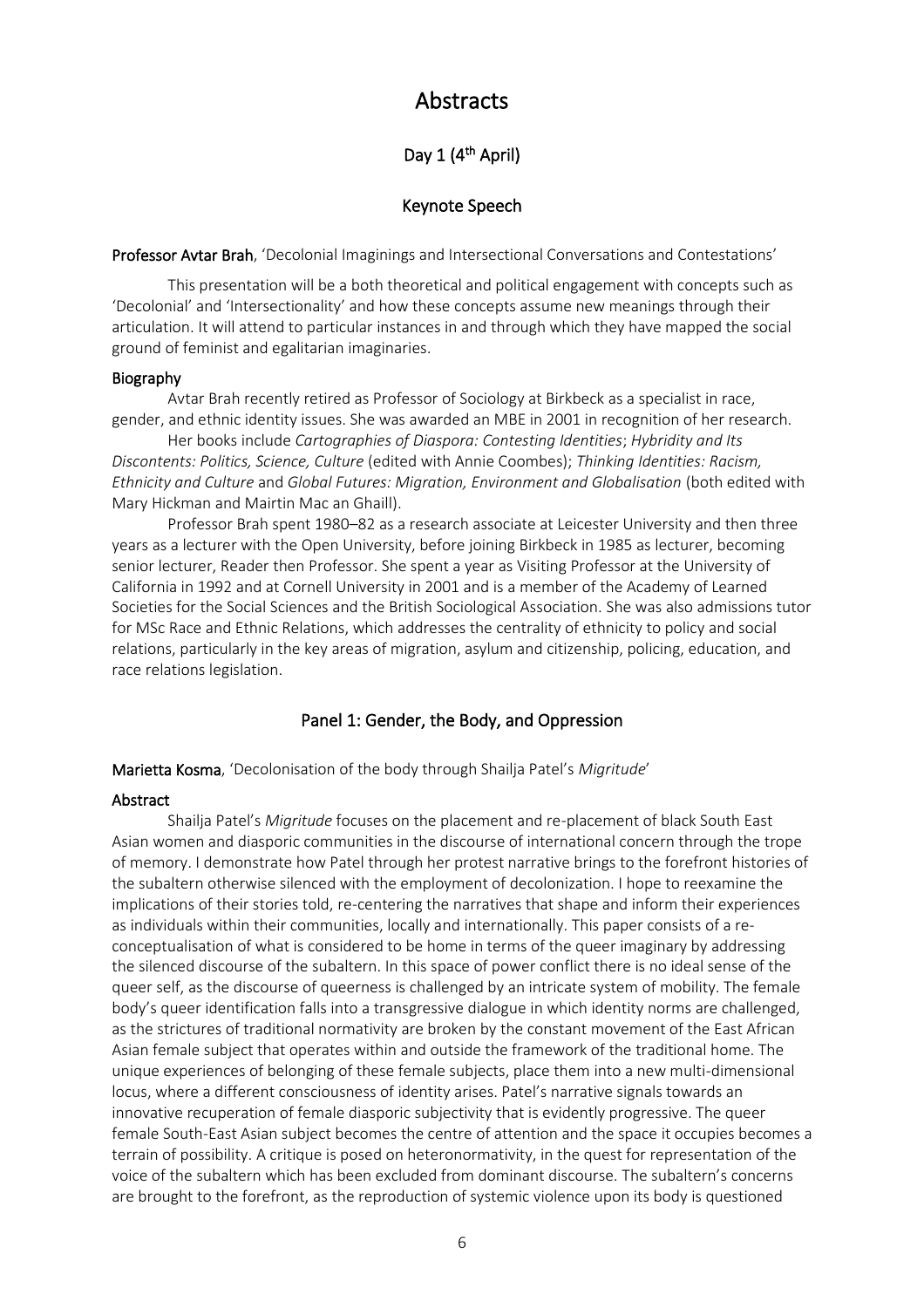through language. Attentive to the multiplicity of voices, Patel engages with transnational political discourse as she achieves to project a new form of solidarity among the dispossessed, while contesting imperial remains.

#### Biography

Marietta Kosma is a second year DPhil student in English at the University of Oxford at Lady Margaret Hall. Her academic background includes a master in English from JSU and a master in Ancient Greek Theater from the University of the Aegean. Her research interests lie in twentiethcentury American literature, post colonialism and gender studies. Her research has been published internationally in books as well as peer-reviewed journals and magazines. She has been cited in journal articles and books and presented in academic conferences.

Daniel Yaw Fiaveh, 'LGBT Discourses in Ghana: What are the Cultural and Moral Suasions/Nuances?'

#### Abstract

There has been growing public attention for gender variant lives and the in/visibility of sexual non-conformists in Africa, and this paper presents the ongoing issues around same-sex (LGBT) sexuality in Ghana. The arguments are multifaceted including medical/biological (chromosomes), socio-political, economic, philosophical, and so on. This paper is taken from three perspectives: cultural, religious (the Church), and political. Although what is cultural and moral (sacred and profane) by themselves are political and crystalised by multiple and interwoven, and, sometimes, broad spectrum of contradictory ideas, I focus on three themes, namely cultural scripts and sexuality in Ghana, nuances of religious narratives on same-sex, and LGBT politics on Ghanaian turf. Drawing on views proposing the complexity of structure versus agency and a connection to power dynamics in the local and post/colonial frames of reference to LGBT, I show that while cultural and religious antics remain potent platforms in policing domestic agenda against nonrecognition/phobia of non-binary and gender-variant lives, knowledge offers pathways for inclusion in Ghana. There would be the need to deconstruct colonial frames of reference to LGBT and to promote doctrines that emphasise sympathy/empathy and highlight character strengths (e.g., work ethic, hardworking, philanthropic, honesty) as an alternative narrative to queer identity politics may also push the boundaries and revolutionarise Ghanaian queerness and related nuances of West African LGBTQI+ in relation to homo/transphobia and xenophobia.

#### Biography

Daniel is a Sex sociologist-turned anthropologist with interests in men and sex studies. He focuses on cultural representations of men and boys, sexual preferences/cultures, alcohol and substance mis/use and abuse, sexual health, and queer lives. He also has special interests in sexual relationships and methodologies. Daniel is an alumnus of the University of Ghana, Legon; and the Graduate Institute of International and Development Studies, Geneva. A Senior Lecturer in anthropology and sociology, University of Cape Coast, he founded the Centre for Men's Health and Sex Studies; and currently editing a special issue in Sociolinguistic Studies to be published in 2022.

Ndiweteko Jennifer Nghishitende, 'Living and not only surviving: A decolonial feminist approach to life after modern slavery in the UK'

#### Abstract

Women who have left situations of modern slavery face the mammoth task of continuing life after exploitation. This task is, however, inevitably affected by laws and policies often based on colonial legacies, which threaten and sometimes hinder their capabilities to pursue certain activities fundamental to living a good human life. These activities may include, but are not limited to, raising children; earning an income; seeking educational opportunities; engaging in meaningful social interactions and the general capability of determining the direction of one's life. Certain categories of women (those with an insecure immigration status), who are the primary focus of this paper, are especially subjected to oppression, exclusion, and subjugation through the law. With every new measure proposed, it is disturbingly clear that the UK government has no intentions of departing from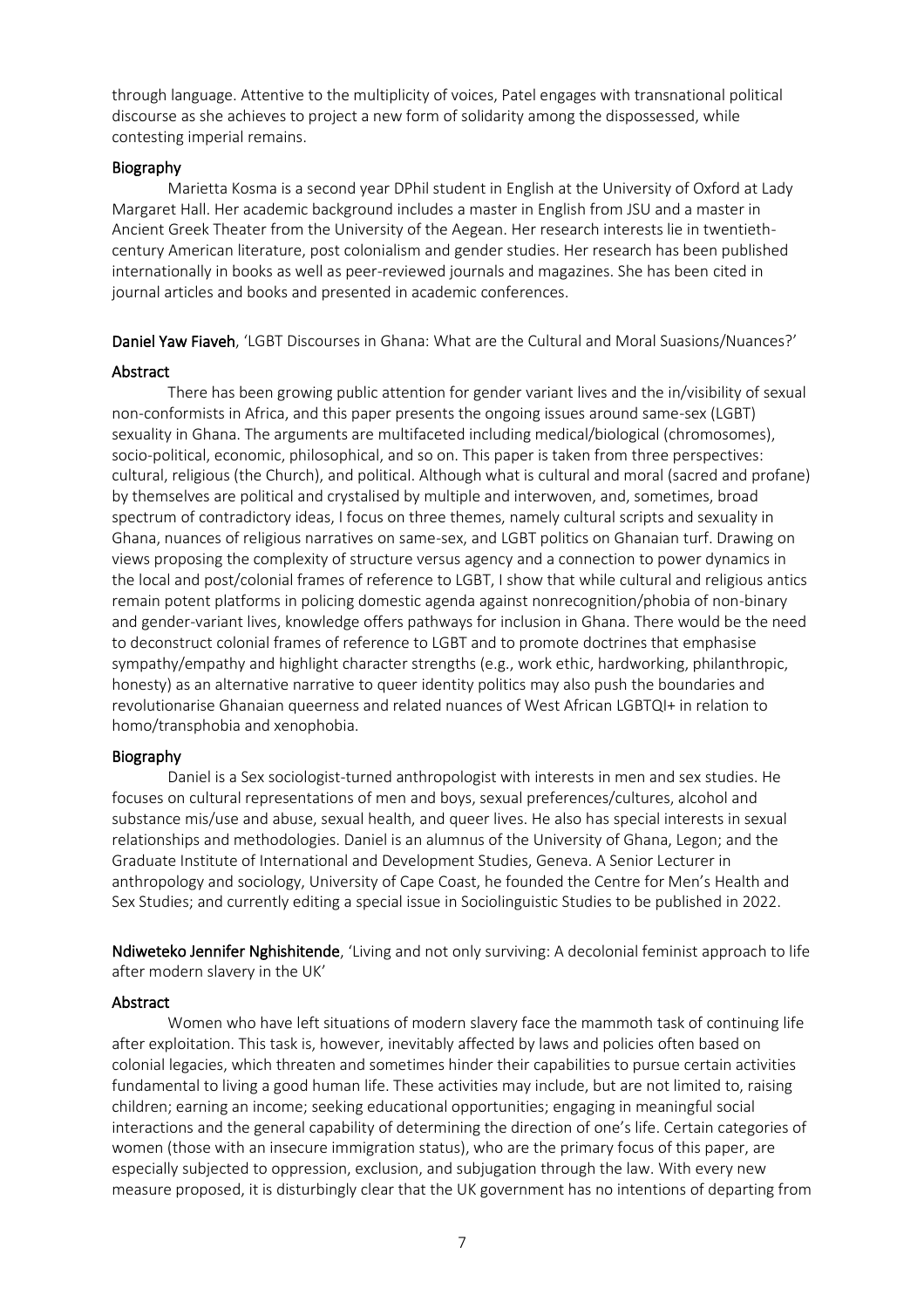the colonial legacies upon which its laws, especially those on immigration are based, that continue to oppress and exclude women and other people in this category. In this paper, I argue that the notion of coloniality is extremely important in analysing contemporary Britain, in as far as the journeys of women with the lived experience of modern slavery are concerned, especially at a time when more energy is devoted to anti-immigration hysteria to the detriment of the needs of women who have exited situations of modern slavery. I forefront decolonial feminism as crucial to the analysis of the effects of these laws and policies (proposed or enacted) on the journeys of women in this regard, as it offers a multidimensional analysis of oppression.

#### Biography

Ndiweteko Nghishitende is a 2<sup>nd</sup> year Ph.D. candidate at the Wilberforce Institute, University of Hull, and is working under the supervision of Professor Helen Johnston and Dr Alicia Kidd. She is from Namibia, where she worked in the field of women and children's rights before joining the Wilberforce Institute. She holds a master's degree in international human rights law from Queen Mary University of London. Her Ph.D. research is on life after modern slavery, and she aims to understand women's journeys in continuing their lives after exiting situations of modern slavery in the UK. She can be contacted at [N.J.NGHISHITENDE-2020@hull.ac.uk.](mailto:N.J.NGHISHITENDE-2020@hull.ac.uk)

Lede E Miki Pohshna, 'Queer and Ecomasculinity Beyond the West: Ethics and Praxis'

#### Abstract

While ecomasculinism can be separate from queer theory, that separation is more convenient within the discursive context of the global North. This paper proposes that in contrast to the macho, hyper masculinism invasion of the 'modern' discourse post the enlightenment, the existence of other forms of masculinity in varied contexts tends to problematise masculinism itself as a postcolonial, capitalist and racial embodiment. In this case masculinity can be read as something that disrupt the western concept of masculinity itself. Ecomasculinism focuses on the aspect of masculinism that is rooted in environmental caring and ethics (Cenamor and Brandt 2019, Miller and Corprew 2021). Such form of masculinism, while essential in creating a socio-ecological justice, still borders on the notion of binary and situated the human and man as a binary opposite of nature. In the global North, ecomasculinism can be seen as a negation of the toxic masculinities traits that are responsible for "colonisation", taming and "civilizing" nature. Against such prevalent reading, however, the ecomasculinism that is expressive within the tribal communities of India not only focuses on the ethics of environmental caring but it also imagines masculinity as something that exists outside the binary of the traditional masculine/feminine and into the non-human. This interpretation of masculinism as inherently ecological tends to queerify such masculinism in itself. This paper will propose to read the tribal stories of marriage as marriages beyond gender and that such masculinism is inherently linked not only with environmental caring but also in the act of recognising that environment is not the other but a part of the self's subjectivity. This reading of ecomasculinism need not be seen as an investment in the redemption of man vis-à-vis nature and environment (Taylor 2007) but is an attempt in understanding how masculinism, once removed from its western colonial/capitalist ideology, is a factor in ecological issues. This is a radical praxis of environmental justice and can be one of the ways to move away from the colonial conception of nature itself. This paper will then try to show how such ecomasculinism is inherently queer in its act of trying to question and disrupt the postcolonial imagination of gender and sex by allowing for the confluence of non-normative relationship into its fold.

#### Biography

Lede E Miki Pohshna is a doctoral student in the English Department, North Eastern Hill University. His specialization is in queer studies, working on the peculiarity of the South Asian closet and the various modes of identifications of queer subjects. He also focuses on tribal oral literature, postcolonial literature and migration studies.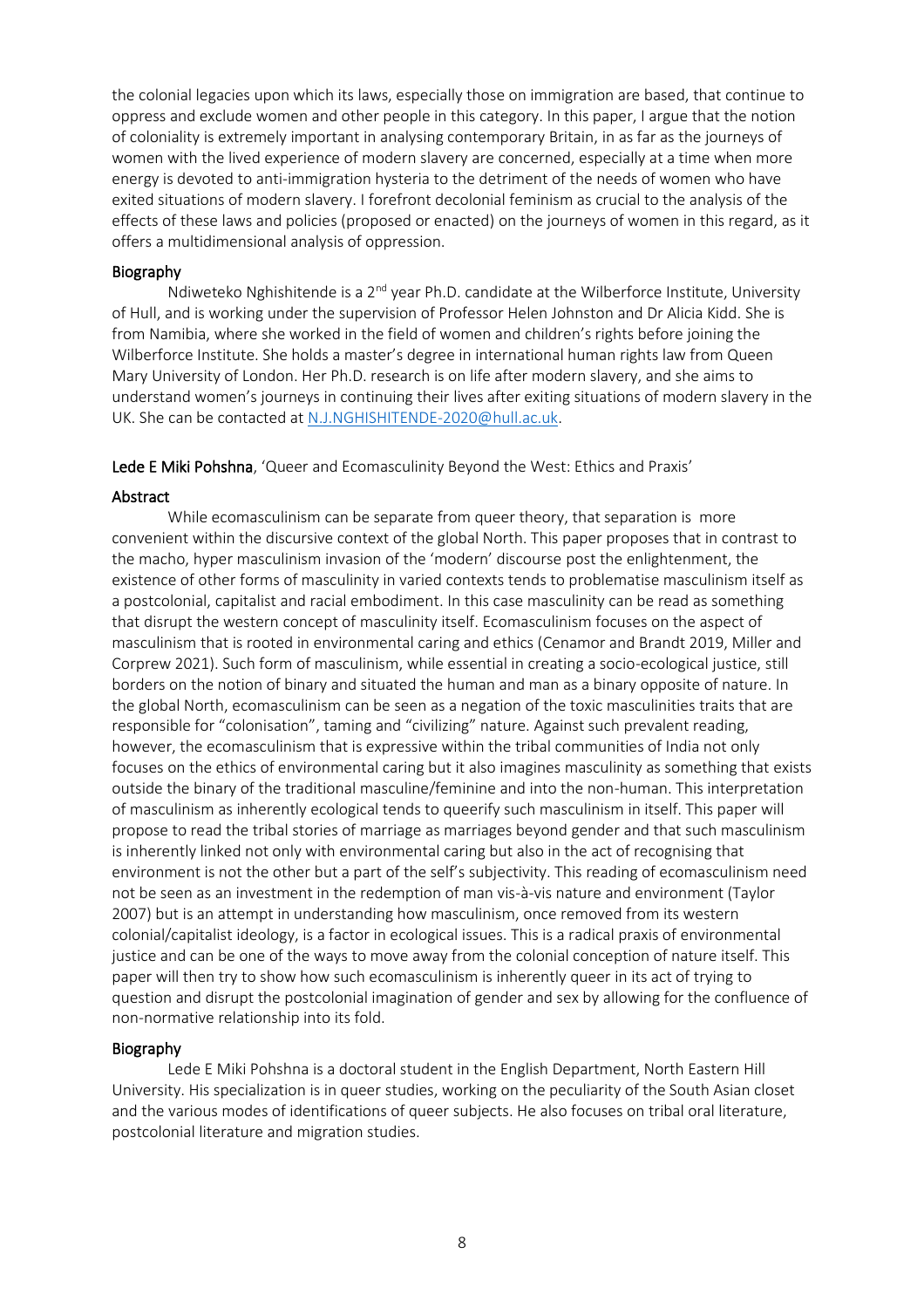# Panel 2: Identity, Diaspora, and Dispossession

Isabel Arce Zelada, 'Alienhoods: The Spaces Beyond Citizenship'

#### Abstract

This paper deals with the structure of citizenship and how it is viewed from the perspective of alienhoods.

The study of citizenship often reflects a fascination of the *other*, casting the citizen as default and the rest as anomalies in our nation-state ruled world. Through alienhood (Marciniak, 2006) we find the citizen as an invader of history, one that rewrites territories by disrupting indigenous narratives (Horn, 2005; Kupperman, 2009; Pluymers, 2011; Probasco, 2012) and excluding the majority of people from directing what citizenship should be. Borders then become the violent recreation of the citizenship structure. They are found in our stories, imagination and relationships (Malkki, 1995); and embodied in the way we move, remember and reproduce (Connerton, 1992).

Citizenship is utilised to carve out the human, a human based on a colonial system that gave rights to male colonists to claim lands and establish borders (McClintock, 1993). The reproduction of the ownership, or theft, of those lands and their boundaries then fell onto the women of the colonies, never quite part of the citizenship structure but crucial to its survival (Young, 1996; Alexander, 1997; Mohanty, 1997; Heng, 1997). By carving out the human with rights; rights to reproduce, rights to move, rights to consume, we also see the establishment of the alien, the one without rights (Arendt, 1973). Not as an anomaly but as a direct consequence of the creation of citizenship through the violent establishment of the nation-state.

Seeing citizenship through the eyes of those beyond citizenship also allows us to see these borders and perhaps even let our imaginations run beyond them.

#### Biography

Isabel is a PhD student at the University of Hull studying asylum in the UK, particularly the impacts on identity and transmission for those who go through it. Labeled as an alien for 18 years, embodying the border and violence perpetuated throughout Latin America and an heir to displacement, they are comfortable in unbelonging. Isabel has presented two papers previously, *Truth*  as State Servant in Asylum Court: The Difference Between Citizenship and Hospitality at the RGS-IBS conference and *Trapped in a Lie: Physical Truth and Temporal Migration in Asylum Cases* at the ISA conference.

Rajbir Samal & Binod Mishra, 'Reimagining the Kitchen Indians: En/gendering the discourses of Nation, Culture, and Community'

#### Abstract

Despite being banal practices of everyday life, the preparation and consumption of food have far-reaching importance in the subject formation of people. Therefore, when people cross their national boundaries and enter unfamiliar territories, the acts of cooking and eating become one of the most meaningful and frequent exercises. For the diasporic population, these acts are inextricably entangled with their experiences and dilemmas of identity. The geographic displacement of diasporic Indians produces the same anxiety to reproduce the authenticity of 'Indianess' through multifarious culinary performances. The faithful reproduction of this authenticity has an inherently gendered logic that women as the custodians of tradition should preserve the cultural distinctiveness of the national culture through their culinary practices and feminine customs both in the family and the community space. It also emphasises the fact that culinary performances of Indian women in the family kitchens should evoke longing and belonging of the distant 'home'. So, the women of the diaspora are unproblematically assigned with the task of maintaining the national and cultural identities. Mannur observes, "gender roles continue to be implicated in the scripts of women's nationalisms and 'cultural identities, particularly as they take root in the culinary realm" (44). Similarly, the culinary customs of "a community can play an important part in re-constructing the national border of the homeland in the hostland" (Maji 14). As such, family space and community space become synonymous with home and homeland through gastronomic acts.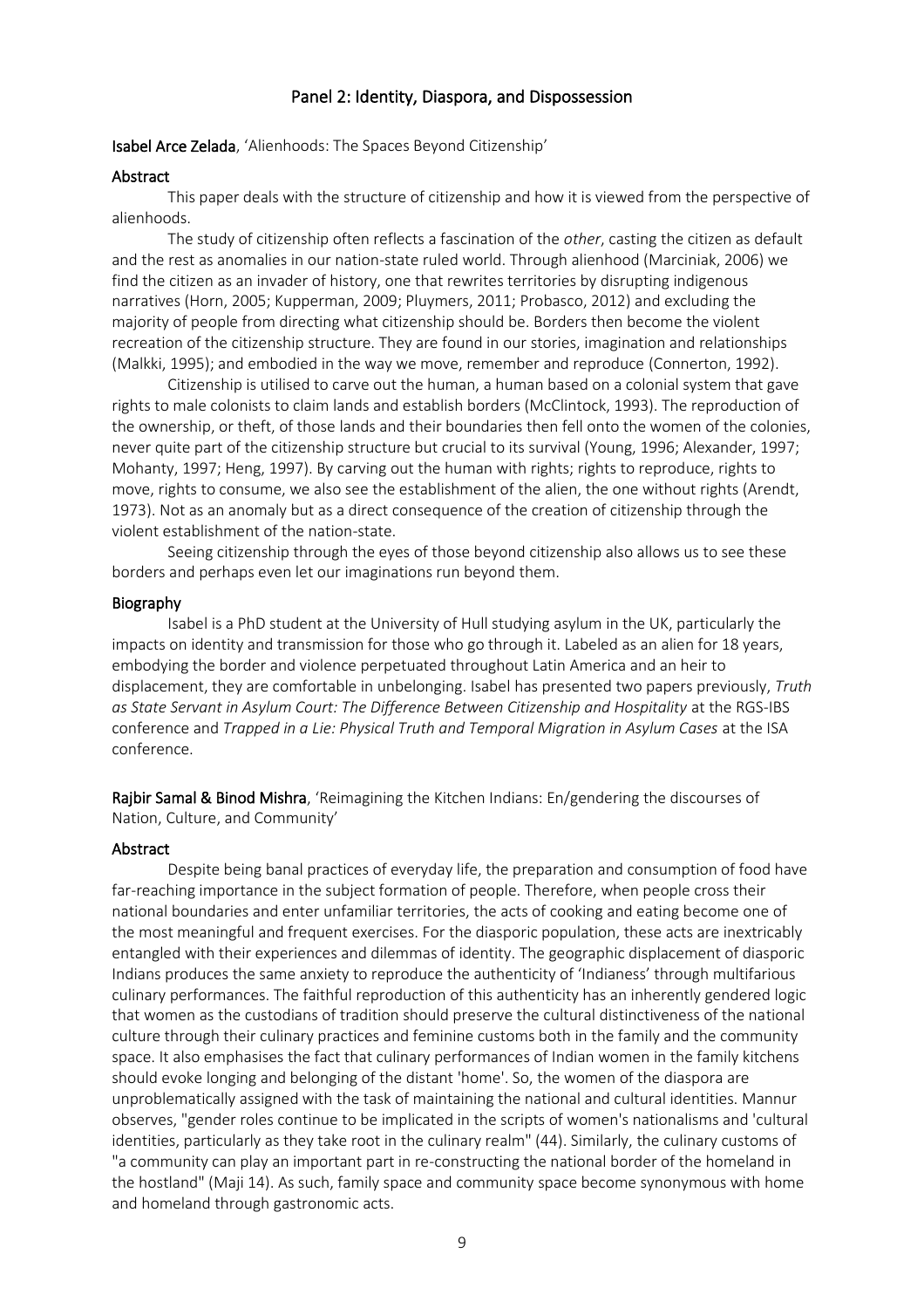By taking into account the agentic potential of food, the present paper analyses Meera Syal's Anita and Me to give meaning to the Indian diasporic culinary practices. It also tries to explicate how the culinary practices of the Indian diaspora unravel the discursive connection between nation, femininity, and community.

# Biography

Rajbir Samal is a Ph.D. Research Scholar at the Department of Humanities and Social Sciences, IIT Roorkee, India. He is currently working on his thesis: "Mapping the Culinary: Contesting Food and Identity in Select South Asian Diasporic Fiction."

Binod Mishra is a professor of English at the Department of Humanities and Social Sciences, IIT Roorkee, India. He has many research articles and edited volumes to his name. His recently published edited volume *Cuckoo in Crisis* brings together quintessential voices of 25 women poets from India and abroad.

Ghosun Baaqeel, 'Unveiling Double Consciousness and Unsettling Hegemonic Economies in Iraqi Free Verse Poetry'

# Abstract

Since the 1958 Revolution that defeated its colonial oppressors, Iraq has continued to struggle to find its own cultural identity. This paper argues that an important effect of the ongoing interference and manipulation of Iraq's national and economic interests by Western hegemonic forces has been a form of Arabic free verse poetry that reveals and critiques a problematic Du Boisian double consciousness as an expression of Iraqi identity. In response to decolonization, the Iraqi poet Badr Shaker al-Sayyāb (1926–1964), one of the key founders of the Arabic Free Verse Movement, wrote the poem "The Blind Prostitute." Through the lens of decolonization read as a form of neocolonization, as well as its idiosyncratic use of the Arabic language, the poem can be understood as expressing a form of Iraqi double consciousness in ways that critique the tenuous bridges between the lingering invisibility of colonial powers and the neocolonial nation of Iraq. In "The Blind Prostitute," al-Sayyāb places the traditions of Iraqi culture within a Western framework in ways that refract a double consciousness that the poet seeks to use both to unsettle dominant ideologies as well as to replace these with a more authentic, traditional sense of the identity of the Iraqi people. The poem further reveals that the emergence of Iraqi double consciousness is deeply embedded within the effects of global capitalism in ways that unveil invisible colonial economic legacies. Therefore, the effects of global capitalism continue to subordinate the Iraqi nation and oppress the people of Iraq. Thus, the poem's purpose is not only raising awareness, but also as a way of inciting resistance.

# Biography

Ghosun Baaqeel holds a Master's degree in English Literature and Postcolonial Studies from the University of Kent in the UK and a Master's degree in Art from Arkansas State University in the US. She has previously worked as an English teacher at several schools in Saudi Arabia and is currently a lecturer in English Literature at Taif University in Saudi Arabia. She is also working on her PhD in English and Related Literature at the University of York in the UK. Her interests and areas of research include globalism, postcolonialism, and double consciousness in Iraqi Poetry.

# Victoria V. Chang, 'Bonds Beyond Boundaries in Shani Mootoo's *He Drown She in the Sea*'

# Abstract

This paper interrogates notions of space, place and landscape for their impact on and associations with identity formation and articulation in Indo-Trinidadian/Canadian writer Shani Mootoo's He Drown She in the Sea. The novel places significant focus on its various settings, but juxtaposed with this is the tension between the social world of the text and the central characters, who are in conflict with this milieu. The very identities they inhabit are positioned as problematic for the lives they wish to lead due to class-based constraints and ethnic tensions – formulated during the colonial era and very much alive in present-day Trinidad and Tobago. Mootoo's literary evocations of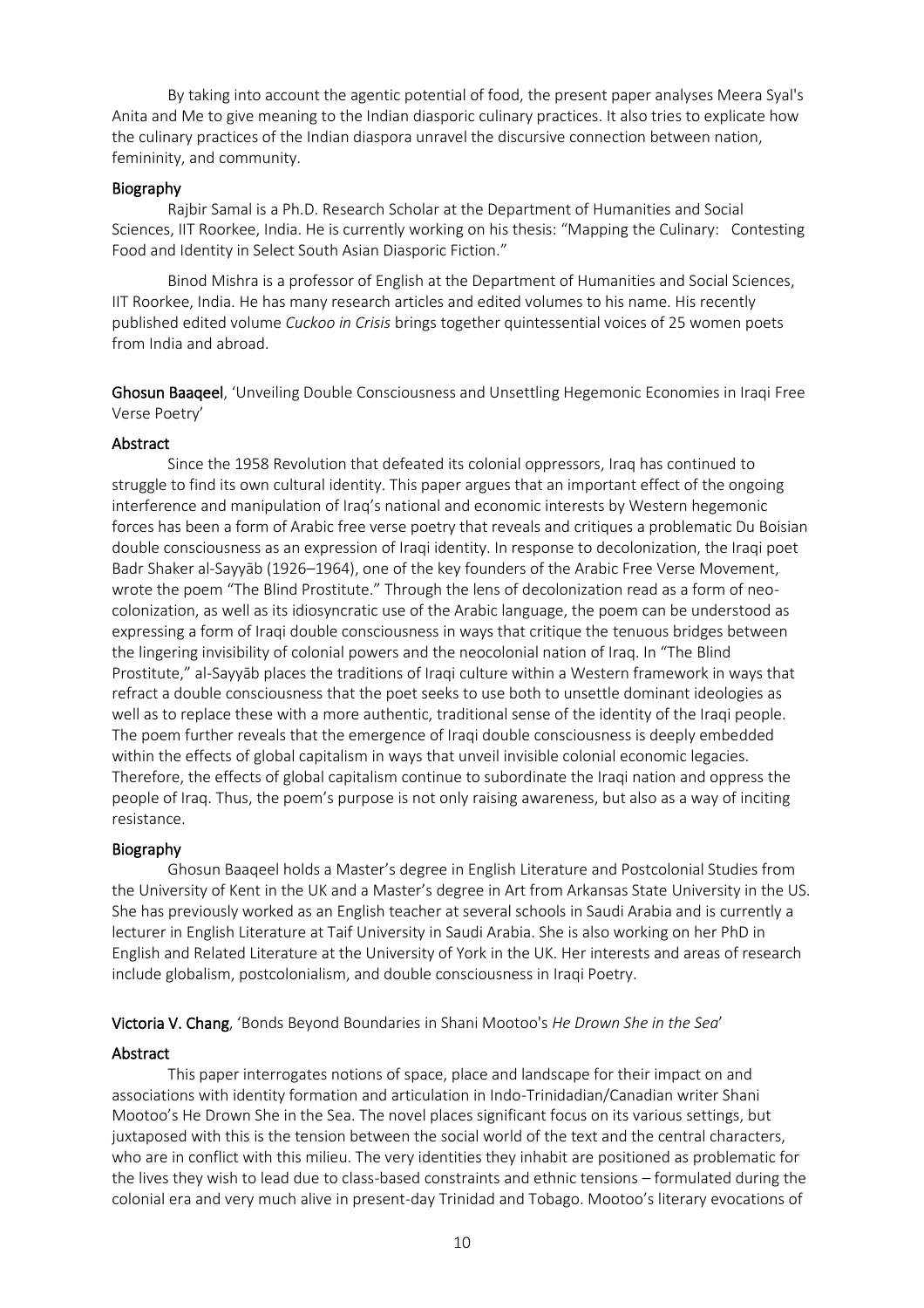select spaces within the natural world as the only sites of freedom for her characters, creatively suggest the unique dangers afforded to certain identities when these landscapes are decimated. Much like the species whose homes are violently destroyed, so too are violence and "homelessness" accorded to certain subjectivities. Yet it is within these landscapes that a deeper sense of ontological wholeness and belonging are to be found. The potential for ontological reclamation presents itself in the novel, by quietly reimagining new ways of being and belonging for the main characters, both within and apart from their national communities. Yet for all the possibilities that the novel presents through the imaginative crafting of "space" within "place", there is no avoiding the liminality of the former. As Plumwood explains, "our capacity to gain insight from understanding our social context, to learn from self-critical perspectives on the past and to allow for our own limitations of vision, is still one of our best hopes for creative change and survival" (2002, p. 10). As such, Mootoo crafts these worlds as spaces of possibility, not permanence and in doing so, allow for their characters to find more tangible means of existence elsewhere.

#### Biography

Victoria V. Chang currently holds a BA and MA in Literatures in English from the University of the West Indies, St. Augustine, Trinidad and Tobago. She is a full-time, PhD - Literatures in English candidate at that institution and works as an academic Tutor in the Literary, Cultural and Communication Studies (LCCS) department. Her core research interests pertain to issues of gender, identity, culture and ethnicity, as well as nationhood. Presently, her thesis is under examination and focuses on literary representations of female, Indo-Trinidadian identities in the novel form. She was one of two Caribbean scholarship recipients of the "Other Universals" project, supported by the Andrew W. Mellon Foundation in the United States.

# Day 2 (5<sup>th</sup> April)

#### Keynote Speech

Dr Sophie Chao, 'Decolonising the Field(s): Insights from the Pacific in an Age of Planetary Unravelling'

#### Abstract

In this talk, Dr Chao will draw on her collaborative research with Samoan scholar and Lefaoali'i (High Talking Chief) Dion Enari to explore how transdisciplinary, experimental, and decolonial imaginaries can help us better understand and address environmental destruction and social injustice in an epoch of planetary undoing. Such imaginaries must account for the perspectives, interests, and existences of both human and beyond-human communities of life. They invite respectful cross-pollination across Indigenous epistemologies, secular scientific paradigms, and transdisciplinary methodologies. In doing so, decolonial imaginaries can help destabilise the prevailing hegemony of secular science over other ways of knowing and being in the world. Central also to these imaginaries are practices of reflexive, radical, relational, and emplaced storytelling, that attend to the interspecies becoming-withs animating our unevenly shared and increasingly vulnerable planet. Finally, Chao will reflect on the structural challenges in decolonising climate change and associated forms of knowledge production in light of past and ongoing thefts of sovereignty over lands, bodies, and ecosystems across the tropics and beyond.

#### Biography

 Dr Sophie Chao is an environmental anthropologist interested in the intersections of capitalism, ecology, Indigeneity, health, and justice in the Pacific. Her theoretical thinking is inspired by interdisciplinary currents including the environmental humanities and Science and Technology Studies, as well as Indigenous, Postcolonial, and Critical Race Studies. She is currently a Postdoctoral Research Associate at the University of Sydney, where she will assume the position of Discovery Early Career Research Award Fellow and Lecturer in Anthropology in March 2022.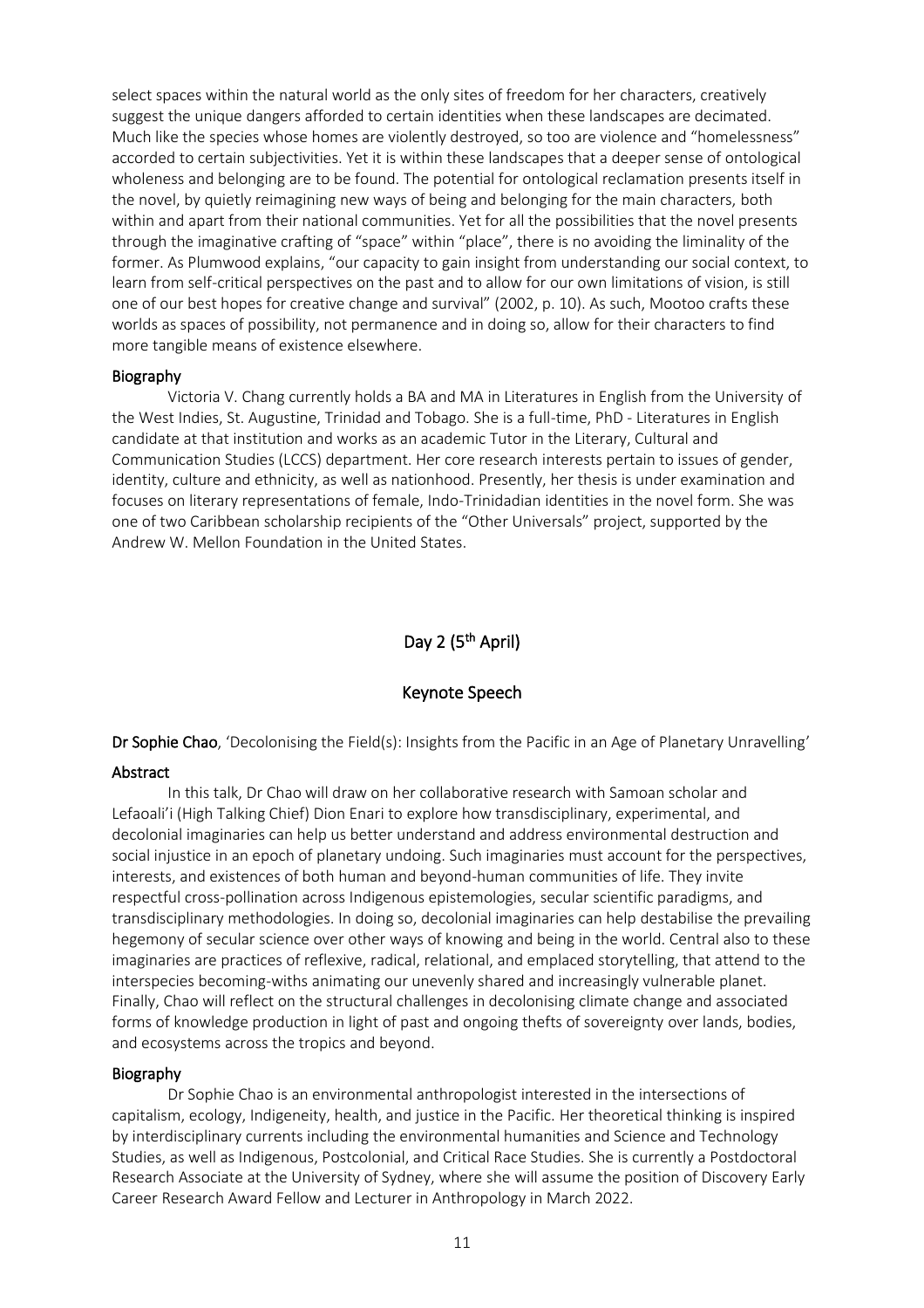Prior to her PhD, she worked for the international Indigenous rights organisation Forest Peoples Programme in the United Kingdom and Indonesia. She has also undertaken consultancies for the United Nations Food and Agriculture Organisation and the United Nations Working Group on the Issue of Human Rights and Transnational Corporations. She is currently Secretary on the Executive Committee of the Australian Anthropological Society, Co-Convenor of the Australian Food, Society, and Culture Network, and Co-Convenor of the Multispecies Justice HDR/ECR Collective.

# Panel 3: Resistance, Representation, and Marginalised Communities

Shifana P A, 'Alternate History: Representation of Indian Partition in Political Cartoons'

#### Abstract

In the history of India, Indo-Pak Partition (1947) was the most significant event, which was followed by migration on both sides of the border. The riots, the victimisation and large scale killing of the people followed the event of Partition. Partition research has generally concentrated on critical readings of literary texts, leaving an evident gap in the genre. The paper intends to supplement the genre of Partition studies by incorporating the medium of political cartoons as popular cultural representations that visualise the dreadful event with a unique combination of language and interpretation. Political cartoons represent a unique model of accessing socio-political events and produces narratives that can be read as both representations of and interventions into its discourses. Historians have long used political cartoons as a source of evidence. This paper will present a historical investigation into the production of political cartoons as an alternate history in the context of communal riots and migration brought about by India's Partition. This is accomplished by viewing cartoons as vital cultural texts, on par with other fictional and non-fictional documentations of Partition.

#### Biography

Shifana P A is a Doctoral research fellow in the Post Graduate and Research Department of English, St. Thomas College, Kozhencherry, Mahatma Gandhi University. She is currently working on "Alternate History: A Study of Indian Political Cartoons". She holds an MPhil degree in English Language and Literature (Title: "Caricaturing the Political: A Critical Historical Sketch of Indian Editorial Cartoons") and a Post Graduate Diploma in Mass Communication and Journalism (UGC sponsored). She has been awarded Kerala Government Thonnakkal Kumaranasan National Institute for Culture's 'Prathama Prabhandha Puraskaram,' Kerala Government's A R Rajaraja Varma Smaraka Samithi Puraskaram, Thunchathezhuthachan Malayalam University Prabandha Puraskaram, Deshabhimani Weekly Sahithyapuraskaram, among others. She has served as Adjunct Faculty of English in various aided colleges. Her research areas include linguistics, cultural studies, media studies, art and history.

Md Alamgir Hossain, 'Neoliberal Development, Environmental Disaster, and Temporal Resistance in Indra Sinha's *Animal's People*'

#### Abstract

My paper examines how Indra Sinha's Animal's People engages with the temporal to question and resist neoliberal development that thrives at the cost of humans and the environment. Although critics have challenged and offered alternatives to Western ideologies of development, they have paid little attention to time, an important factor in the conceptualization of Western development. As a result, the possibility of forging strategies to resist capitalist development by engaging with the temporal remains largely unexplored. My work addresses this little explored area. I argue that by situating the personal, and collective past of the environmental subaltern in relation to the present and the future, Sinha creates temporal relationality that exposes the fallacy of neoliberal development and offers the terrain from where the victims can resist the onslaught of neoliberalism.

At the backdrop of Sinha's novel lies the historical Bhopal disaster of 1984. Sinha fictionalises the aftermath of the tragedy, the victims' prolonged struggle to survive the disaster, and the attitude of Union Carbide—the company responsible for the disaster—towards the victims to illustrate how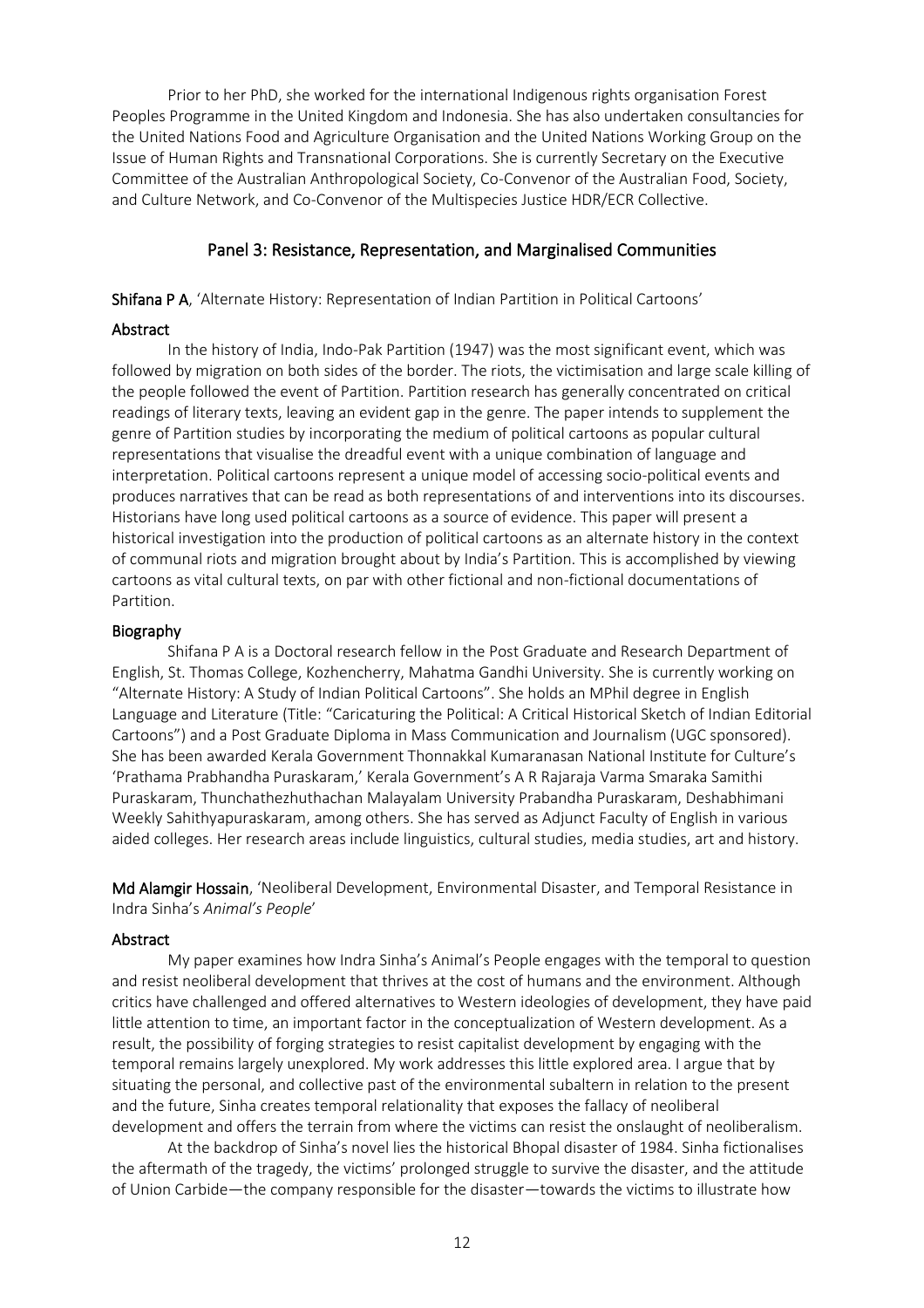transnational companies, through pollution trade, capitalise on the environment of the South in the name of development. In Sinha's fiction, "Animal's people" represent the fictionalised survivors of the disaster, and the infamous "Kampani" refers to the US multinational company Union Carbide that did not even care to appear before an Indian court for a hearing. The operation of the US company in India and its response to the disaster require rethinking development and pollution trade by going beyond the traditional notion of pollution trade as transnational shipment of toxic wastes. Sinha draws on the victims' traumatic memory of the Bhopal gas disaster and their present suffering to portray the physical, psychological, economic, and environmental dispossession of the natives brought about by neoliberal development.

#### Biography

Md Alamgir Hossain is a graduate student in English at the University of Illinois at Urbana-Champaign. He is currently working on his dissertation tentatively titled "Neoliberal Development, Environmental Degradation, and Resistance in Contemporary South Asian Anglophone Fiction." His research interests include postcolonial theory and literature, diaspora literature, world literature, and the environmental humanities. His latest article "Muslims in Diaspora: Negotiating Identity in Nadeem Aslam's *Maps for Lost Lovers*" was published in *South Asian Review* in 2020.

Bianca Cherechés, 'Caste, Gender and Resistance: The Evolution of Dalit Women's Identity in Baby Kamble's *The Prisons We Broke* and Meena Kandasamy's *The Gypsy Goddess*'

#### Abstract

Dalit literature articulates the oppressions and exploitations faced by Dalits in a caste ridden society as it records their cultural and social lives before and after India's independence. This cultural revolt that burgeoned in the 1970s has largely been Dalit male-centric in its orientation, adopting paternalistic and patronising tones towards Dalit women. As a consequence, Dalit women remained firmly encapsulated in the patriarchal roles of the silent and agenciless 'mother' and 'the victimised sexual being', perpetuating gendered stereotypes. These accounts failed to properly address Dalit women's predicament and the interlocking oppression of caste and gender and it compelled them to create a distinct space for themselves.

Dalit women writers have traversed a long path over the last four decades. During this time their consciousness of what it means to be a Dalit woman has evolved in many ways as reflected in their writing. Life narratives, such as Baby Kamble's *The Prisons We Broke* (2008) and Meena Kandasamy's *The Gypsy Goddess* (2014), have functioned as the locus of enunciation where agency and self-identity are attended and asserted by Dalit women in a particular narrative framework. As social location determines the perception of reality, this paper attempts a look at how these two texts tackle and bring to the centre the gendered nature of caste and the power-relations that still affect Dalit women, from a heterogeneous standpoint. It further analyses how through form, language and subject matter they defy generic conventions, depart from the imposed identities and manage to build up resistance against this enduring double oppression and the forces that attempt to homogenise Dalit women body politics. Uma Chakravarti (1995, 1996, 2003), Gopal Guru (1995) and Sharmila Rege's (1995, 1998, 2000, 2003) ideas and theories on gendered casteism and Dalit feminine consciousness are going to serve as a basis for the analysis.

#### Biography

 Bianca Cherechés is a part-time lecturer at the Department of English and German Philology of the University of Zaragoza (Spain). She graduated in English Philology from the University of Zaragoza and she holds a Master's Degree in English Studies in Secondary Education from the same university. She wrote her PhD thesis on the Dalit community and their representation in Indian literature written in English. She is also a member of the Spanish research project "Literature Of(f) Limits: Pluriversal Cosmologies and Relational Identities in Present-Day Writing in English", granted by the Spanish Ministry of Education and Science. Her current interests are contemporary Indian fiction, Trauma and Postcolonial Studies.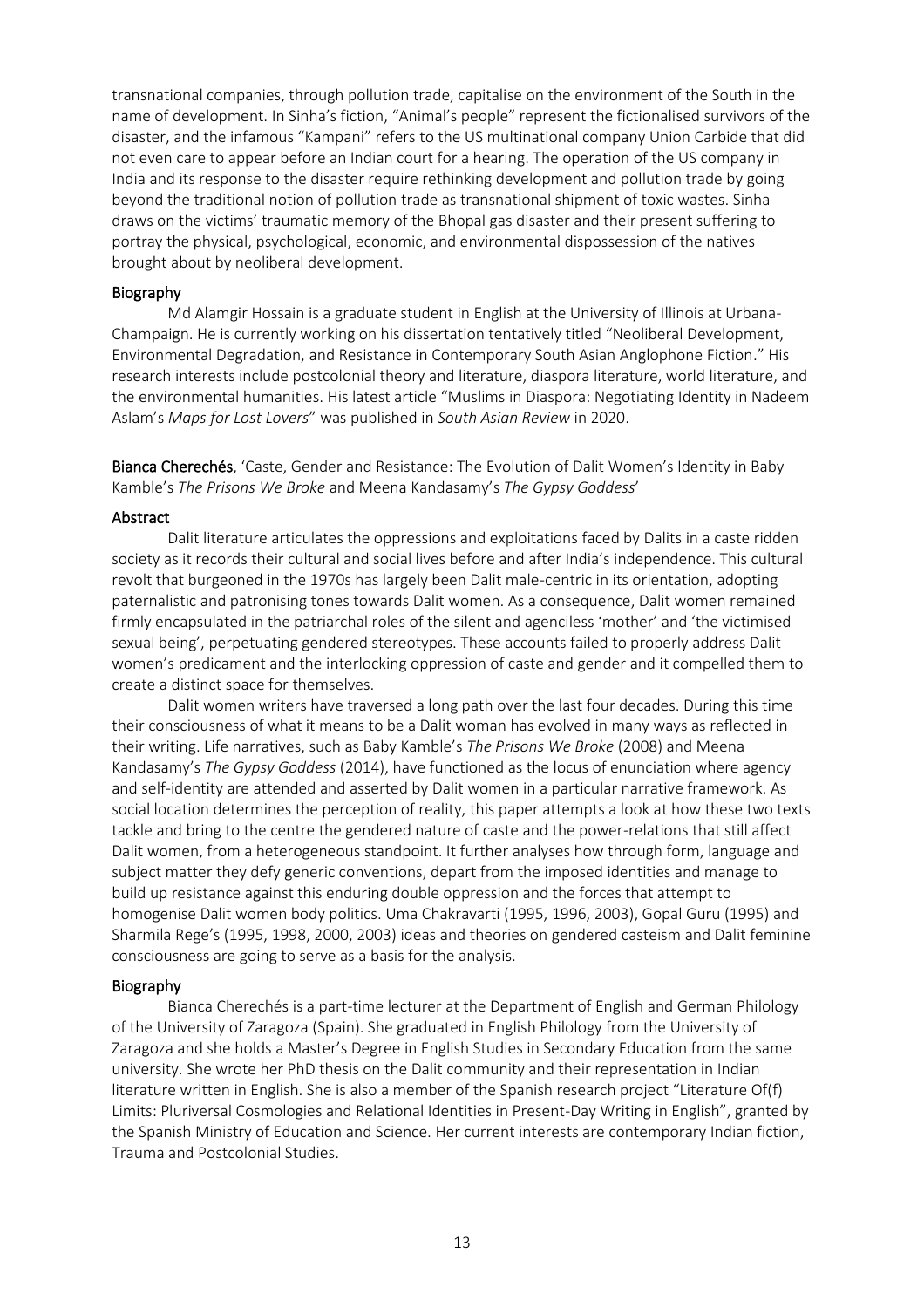Chithira James & Dr Reju George Mathew, 'Discriminatory Social Orders and Subaltern Assertion: A Comparative Study of Resistance in Selected Dalit and Burakumin Literature'

# Abstract

Dalits of India and Burakumins of Japan have a shared history of caste oppression and untouchability that is rooted in the notion of ritual pollution/purity. The recognition of such shared forms of discrimination has urged these subaltern communities to express political solidarity, a recent instance being the slogan 'Jai Bhim, Jai Burakumin' raised at the Japan Convention in 2018. Dalit and Burakumin literatures show comparable patterns by unravelling the hegemonic structures of oppression, experiences of discrimination as well as resistance to it. While such literary assertions are gaining popularity in contemporary times, as evidenced by the high reception that the recent translation of Kaomu Takamura's Lady Joker (1997) received, discrimination against these subaltern groups continues in an unperturbed fashion, making the cross-cultural study of these literatures significant.

Using the framework of subaltern historiography, the proposed paper studies the Burakumin writer Kenji Nakagami's *The Cape and Other Stories from the Japanese Ghetto* (1999) along with the Dalit literary work *The Gypsy Goddess* (2014) by Meena Kandasamy. Set against particular sociocultural histories, these works narrate and document the lives of Dalit and Burakumin communities and movements of political resistance in feudal India and Japan. The influence of colonial modernity in the lives of these communities, as depicted in the aforementioned works of historical fiction, will also be studied. The paper attempts a transnational and cross-cultural study of caste in these countries.

#### Biography

Reju George Mathew is an Assistant Professor (English) in the National Institute of Techcnology Calicut, Kerala, India from May 2018. Prior to this, he has worked in Christ University, Bengalulru; MIT Academy of Engineering, Pune, and SRM University, Amaravati. He has taught various courses in the domain of English Studies- several on English language and communication and few on postcolonial literatures and theory. His PhD research (2014) was undertaken in the Department of Comparative Literature in English and Foreign Languages University, Hyderabad, where he researched on the Dalit engagement with caste, conversions and modernity in Kerala. His research interests include religious studies, colonial modernity, Dalit Christianity and identity formations. He has presented papers in several international conferences in India and abroad, and was a DAAD exchange research student for a semester (2011) in Technische Universitat Dresden, Germany.

Chithira James is a Research Scholar (English) in the National Institute of Technology, Calicut, Kerala, India from December 2019. Prior to this she has undertaken MPhil research in The Gandhigram Rural Institute, Dindigul, Tamil Nadu where she researched on Vegan-Feminist studies and human- animal engagement.

# Panel 4: Environmentalism, Conservation, and Decolonisation

Badakynti Nylla Iangngap, 'Re-appropriating Folklore: Identity and Ecological Concerns of Contemporary Khasi Literature'

# Abstract

The Khasis, a small tribe from Meghalaya, India, is a community in which the oral tradition still holds cultural importance even today. This is evident from their daily habits, their festivals, as well as their literature. Khasi literature is relatively new as compared to the Indian counterparts but bcause their oral literature flourished even before the advent of the written, Khasi literature today is rich in its content with the folk tradition making its presence felt from its early genesis till date. Contemporary writers like Esther Syiem, Kynpham Singh Nongkynrih, Janice Pariat, K.K. Kharluki are widely influenced by Khasi folk tradition. The use of the literary elements of the folk by these authors can neither be seen as a romantic idealisation of the past nor a mere recapitulation of an age gone by but should rather be seen as a means of reconnecting to an identity that is almost vanishing because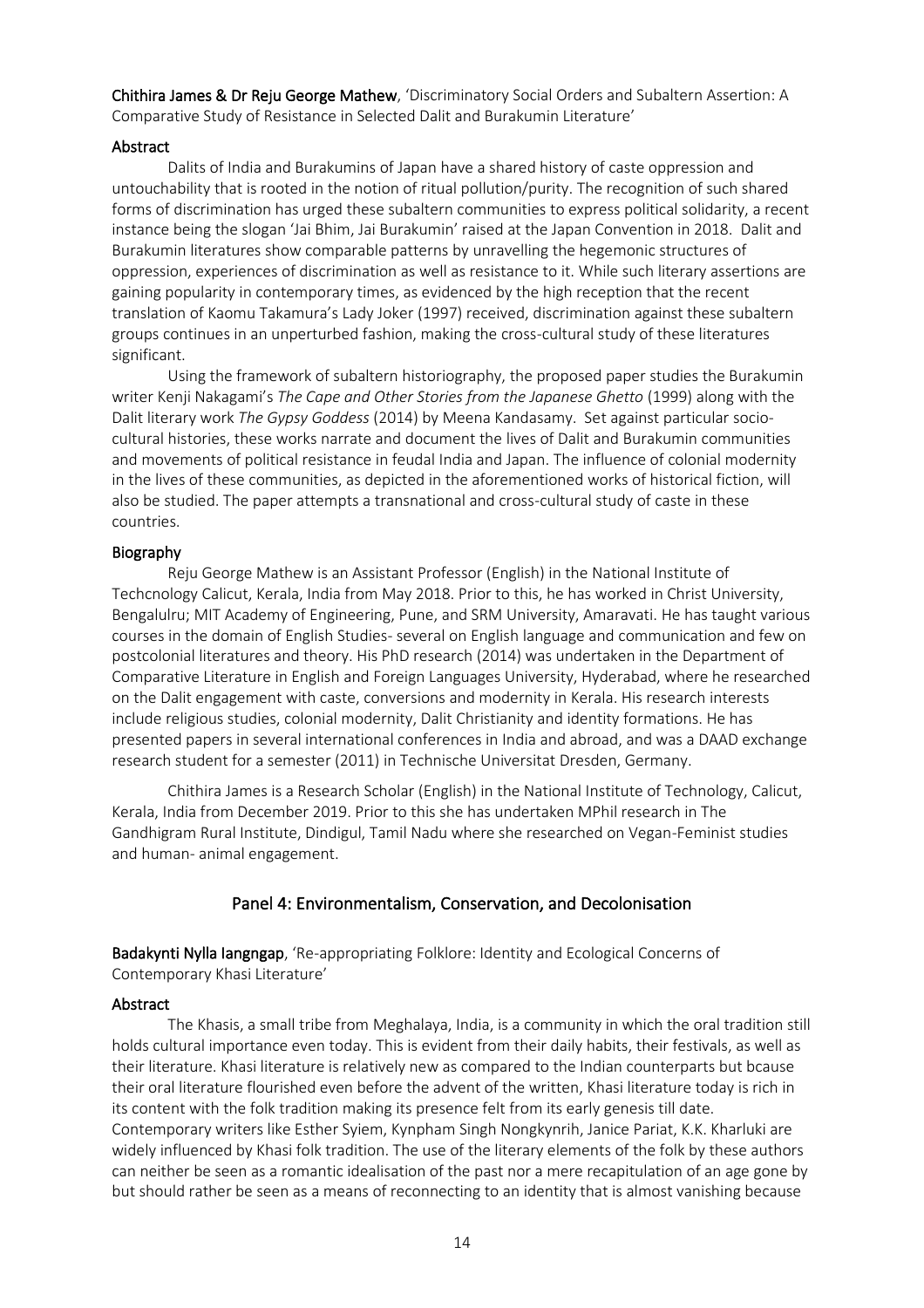of the onslaught of a foreign culture brought, firstly by the British, secondly by Indian nationalism and thirdly by globalisation. For authors like Syiem and Kharlukhi, this identity is also deeply embedded with their ecological surroundings. As such the use of folklore by these authors allow them to explore ecological concerns that are pertinent to our day and age. It is in this context that Syiem's *Memoir in Water: Speaks the Wah Umkhrah* (2017) and Kharlukhi's *Tears of the Nymphs* (2015) will be studied in this paper. Their ability to use folklore to mediate on the larger global issues of the environment as well as elevating their indigenous life worlds to delineate the universal truth of man's role in Nature's survival, make their works relevant to the larger framework of ecocriticism. Further these texts show that the relationship of the self (individual and communitarian) with the environment as it is today can re-examine the meaning of decolonisation.

#### Biography

Badakynti Nylla Iangngap gained interest in postcolonial studies in her M. A. and M.Phil days in University of Delhi with specific interest in the literature of her own community. She is currently pursuing her Ph.D. from the Department of English, North-Eastern Hill University, Shillong. She has also taught in Kalindi College, University of Delhi before moving to Shillong to teach in Synod College.

Dr Catherine Price, 'Climate Change and Just Futures: A Case Study of Biochar and Soil'

#### Abstract

One approach to tackling anthropogenic climate change is through geoengineering (or climate engineering). Geoengineering encompasses a suite of technological fixes aimed at either cutting the amount of sunlight that reaches the surface of the Earth or removing carbon dioxide from the atmosphere. One technology which can potentially remove carbon dioxide from the atmosphere is biochar.

Biochar is applied to soil and acts as a carbon sink and soil conditioner. It also increases the fertility and water holding capacity of soil. Whilst biochar is depicted as a new technology it has a long and complex history. Terra preta soils (Portuguese for black earths) were formed between 2500 and 500 years ago and are found in the Amazon. African Dark Earths are still being formed today. The formation of these soils is a long-term process which relies on indigenous knowledge.

However, when the focus switches to scientific knowledge to provide solutions to problems, innovation and progress emphasises who is leading the way and who must catch-up, rather than who is gaining and losing from new innovations. This scientific focus obscures the inequalities between genders, races, nationalities and the more-than-human. Using biochar as a case study, and drawing on feminist posthuman scholarship, this paper will show how more equitable approaches to addressing climate change can be achieved. Applying posthuman ontologies to knowledge making practices shifts the focus from an anthropocentric perspective and opens up possibilities of equality and justice to the posthuman and more-than-human world in the era of anthropogenic climate change. Thinking with biochar and soil in relation to climate change enables us to reimagine our futures and the transitions to these futures, ensuring they are just, democratic, diverse and sustainable.

# Biography

Dr Catherine Price is a Research Fellow in the School of Geography, University of Nottingham. She is currently working on the interdisciplinary Biochar Demonstrator project which is addressing the key deployment barriers of biochar for carbon sequestration. The focus of this work is stakeholder perspectives and deliberative democracy. Her research interests include relationships between humans and the more-than-human world, the environment, agricultural technology adoption, and the social and ethical impacts of agricultural technologies. She has previously held postdoctoral positions at the University of Warwick, the University of East Anglia, and the University of Reading.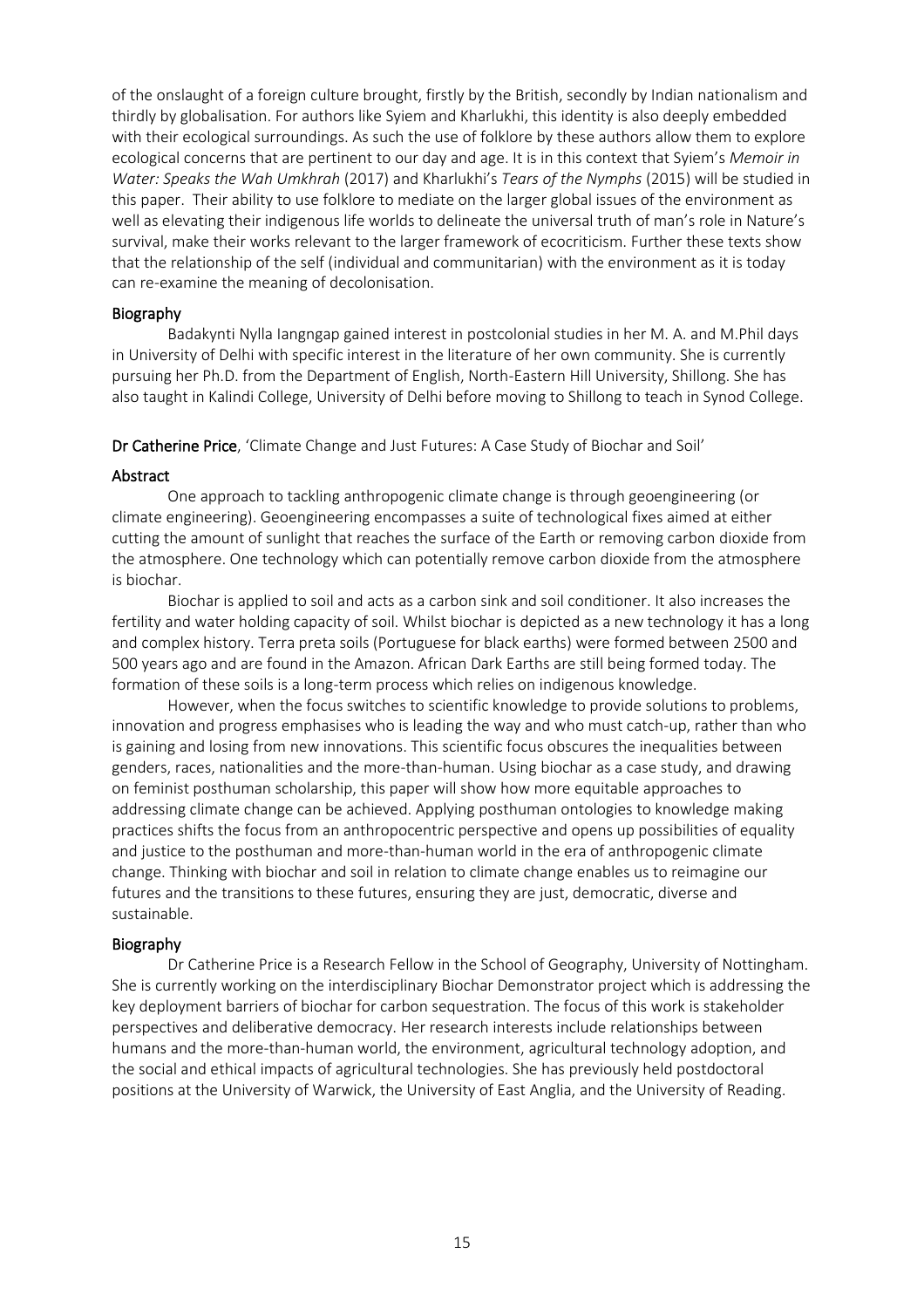Dr Md Abu Shahid Abdullah, 'Resisting Environmental Destruction and Fighting Socio-Political Marginalisation in Hawaii in Kiana Davenport's *Shark Dialogues*'

# Abstract

Recent studies of postcolonialism have analysed the intertwined connection between environmental degradation and the victimisation of indigenous people who occupy a particular place. The presentation analyses Kiana Davenport's 1994 novel *Shark Dialogues* and aims to show the way American colonialism in Hawaii turns into ecological imperialism which has widespread consequences on the Hawaiians, displacing them from their ancestral living environment. Davenport attempts to record the initiation of colonisation in Hawaii until the way it is described in the present day by including more recent issues where the vast wealth of Hawaii was considered a mere commodity for the colonisers to be exploited in order to benefit the metropolitan areas. In the novel, Davenport records the story of Hawaii's ecological imperialism in various stages: the establishment of Hawaii as a business point and the imposition of restriction on native customs by Christian missionaries, the changing nature of the scenario from huge plantations to the establishment of many big cities, and the military domination in Hawaii which started during WWII and continued through the Cold War period. The presentation also aims to show the way Davenport emphasises the role of memory in creating alternative realities, restoring the process of cultural memory and thus reconstructing social identity distorted by a colonial rule. By including Hawaiian women with complex identities as having strong role in the history of the nation and describing their participation for the wellbeing of the descendants, Davenport attempts to investigate the colonial and neocolonial history of Hawaii. She also shows female resistance against both patriarchal and colonial systems, thus confirming cultural and environmental unity. By linking bodies, lands and languages, she attempts to establish a relationship of women with social, cultural and political frameworks and resistance against environmental destruction with battle against socio-political marginalisation. Davenport takes a brave and ambitious attempt of redefining Hawaiian history from a Hawaiian, particularly female Hawaiian perspective; it is thus through female voices and bodies that the history of violence on and abuse of women is described. The brutality against Hawaiian women and the destruction of environment, both of which are interrelated, opens up the multiple history of a huge cultural dispossession suffered by Hawaiian people, particularly women. This novel is thus also about the feminisation of Hawaii in the backdrop of native cultural recuperation and identity formation.

# Biography

Dr Md Abu Shahid Abdullah completed his MA in English and American Studies and his PhD in English Literature from Otto-Friedrich University Bamberg, Germany. He is currently an Assistant Professor in English at East West University, Bangladesh. His research interests include trauma, alienation, memory, identity, marginalisation, postcolonialism, eroticism and magical realism. He has published articles on Toni Morrison, Salman Rushdie, Saul Bellow, Angela Carter, Gabriel García Márquez, Jonathan Safran Foer, and Walt Whitman in various international journals. His first book *Traumatic Experience and Repressed Memory in Magical Realist Novels: Speaking the Unspeakable* was published by Cambridge Scholars Publishing in 2020.

Swapnit Pradhan & Dr Nagendra Kumar, 'From Preservation to Persecution: Unbuilding Universal Norms of Environmentalism in Amitav Ghosh's *The Hungry Tide*'

# Abstract

Mainstream environmentalism today can be seen as a modern manifestation of American transcendentalist movement which is predominantly engrossed in the discourses of pure, pristine nature and its militant preservation. This Eurocentric vision of environmentalism bases its premises on the glorification of nature's aesthetic value. This outlook upholds natural environment as a place of recluse and ignores the environmental experiences of the Global South where human lives are entangled with ecology and the interactions with nature are chiefly driven by the aims of subsistence and survival. Universal application of Eurocentric nature-conservation models overlooks the diverse ecological experiences and interactions around the globe. In striving to celebrate the untouched glory of nature, the human-ecology mesh is undone and both are alienated, often leading to injustice and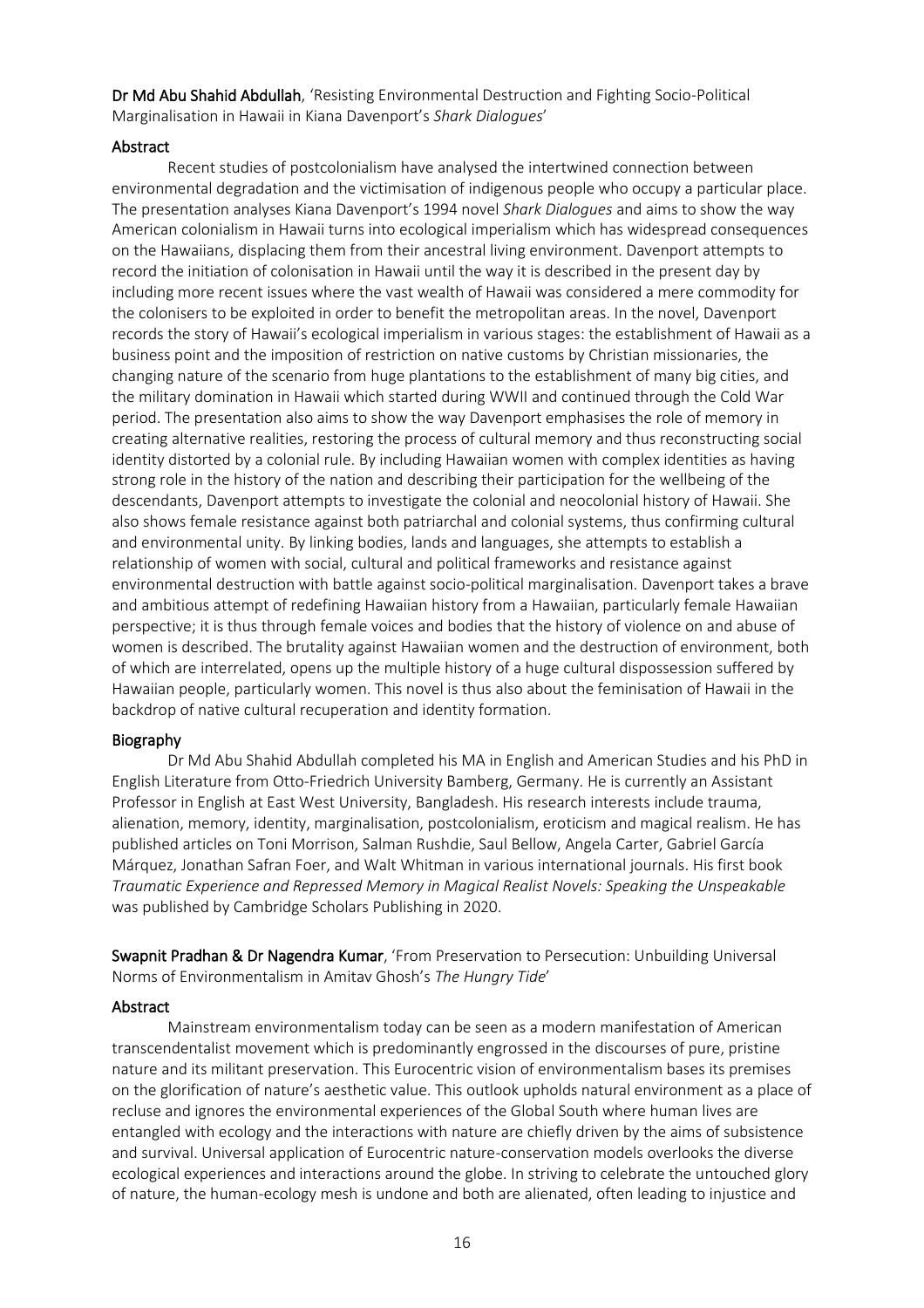disaster. *The Hungry Tide* (2011) by Amitav Ghosh presents a fictional account of the forcible evacuations of innumerable people from the islands of Sundarbans in the wake of building a 'tiger reserve'. The ecosystem people, for generations, subsisted upon the meagre natural resources at their disposal. They become what Kevin Bale terms 'disposable people' and are treated as expendable beings. Through the textual analysis of this novel, with postcolonial ecocriticism by Ramachandra Guha and Dean Curtin forming the theoretical background, we seek to unmask the inconspicuous colonial environment-conservation policies still pervasive in India which advocate that nature needs to be 'rescued' from indigenous people. We also investigate how regional practices and ethical beliefs are vital in maintaining the sanctity of nature. This paper problematises the universal application of environmental discourses constructed by dominant cultures without giving due consideration to geographical, cultural and socio-political disparities. We also try to build a bridge between bio-centric and anthropo-centric perspectives by arguing that effective environmental conservation practices don't necessarily have to be anti-human in their approaches.

#### Biography

Swapnit Pradhan (corresponding author) is a research scholar in the Department of Humanities and Social Sciences, IIT Roorkee. He has completed his masters in English language and literature from Central University of Orissa. He has been awarded gold medal for securing the highest number of marks in his graduation. The intersections of literature and ecology, cultural studies and Indian literature in English are his areas of interest.

Dr Nagendra Kumar is a professor in the Humanities and Social Sciences department in IIT Roorkee, India. He has an ongoing career as a teacher and mentor lasting over 25 years. Merit scholarship by the Govt of India is one of the many awards he was conferred with. South Asian literature, Modern literature, Contemporary fiction and Critical theories, Indian writing, soft skills, Communication skills, Indian diaspora, Dalit studies, Postcolonial literature are his areas of interest.

# Day 3 (6<sup>th</sup> April)

# Panel 5: Decolonial Research, Knowledge(s), and Pedagogy

#### Atilio Barreda II, 'Embedded Humanities in Data Systems'

#### Abstract

I compare data management practices of contemporary, cloud-distributed, global culture to those of pre-Columbian societies to tease out their respective embedded humanities. By embedded humanities, I refer to social or philosophical judgments which have been naturalised to the point of axiomisation.  

A khipu is a data recording device made of strings and knots used by indigenous Andean cultures. The Inca Empire, as it expanded, used the khipu to organise finances and pioneered the use of hierarchical, distributed khipu systems to ensure accuracy. While the knot arrangements have been shown to represent a decimal counting system, other attributes, such as string colour and ply direction are less understood. There are reports of khipus being able to store narrative and categorical data.   

Contemporary culture also faces data challenges. The rise of NoSQL databases is one response to the challenge of complex and distributed data. NoSQL refers to the class of database technologies which depart from the traditional relational database model (in which data is carefully arranged into predefined tables with rows and columns) in favour of a more 'user-friendly' and dynamic approach. This departure came as web technologies proliferated, and the diversity and volume of data increased with it. As data becomes more diverse and distributed, NoSQL rises to the challenge of how to turn everything into data.  

These systems, one tactile, one digital, interpellate users, or subjects, into different modes of being. Khipu requires a network of educated bureaucrats to maintain the string-based database and keep it up-to-date, whereas NoSQL can be viewed as a software developer friendly way to work with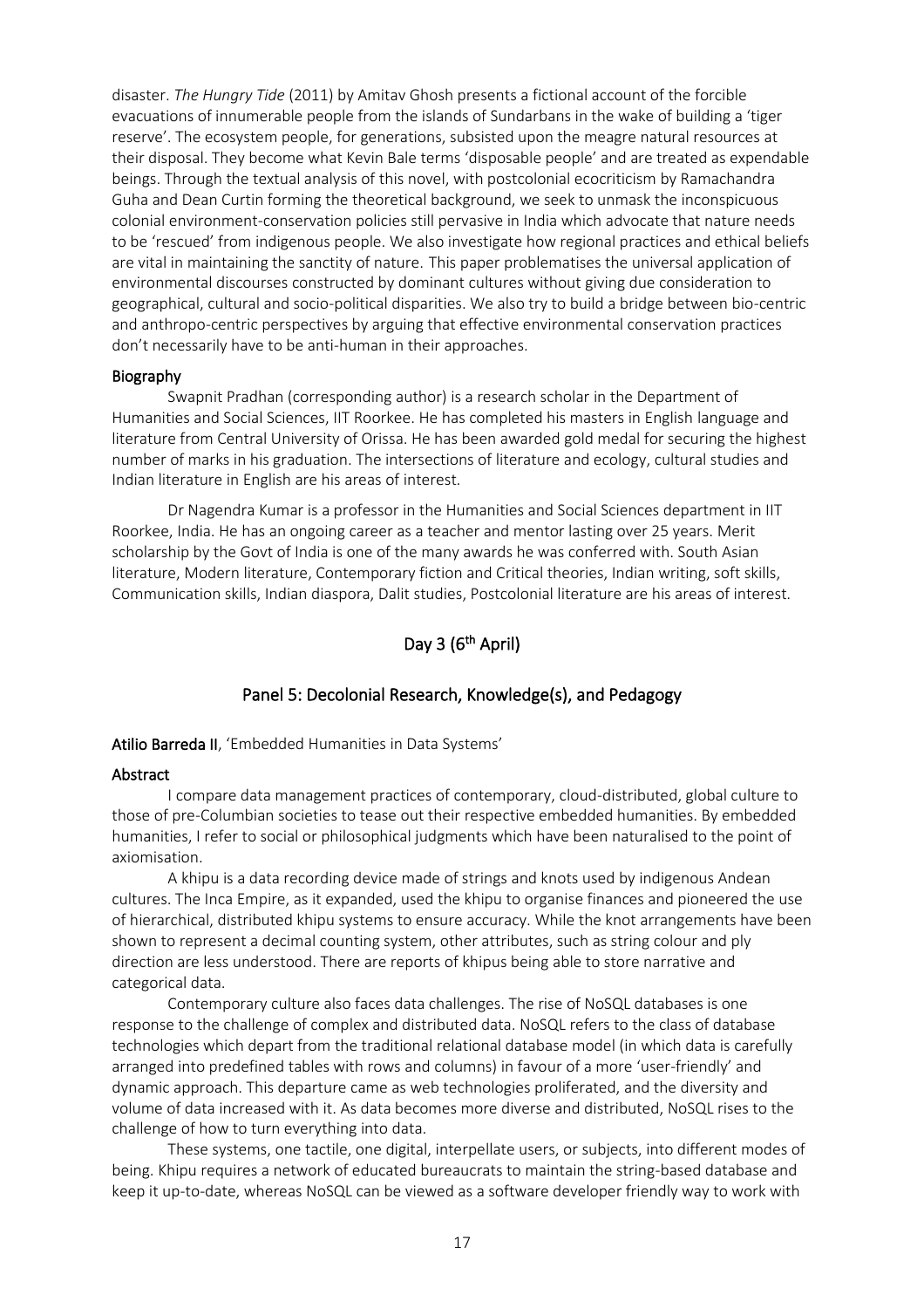increasing data diversity. By comparing the embedded humanities of the khipu and of NoSQL databases in terms of data management and computation techniques, my paper attempts to encourage discourse on non-Western philosophies and theories of computation within Postcolonial and Critical Data studies.

# Biography

Atilio Barreda II is a Peruvian software developer, an MSc student in Data Analysis and Visualization at the City University of New York's Graduate Center, and an adjunct lecturer in Computer Systems Technology at the New York City College of Technology. His research includes network science, machine learning, critical data studies, and postcolonial studies. He hopes to combine what he learned in the tech industry with postcolonial scholarship and indigenous perspectives to elevate indigenous knowledges and information systems.

Nabeela Musthafa, 'Decolonising Early Childhood Educational Curriculum and Pedagogy in India: Initiatives and Challenges'

# Abstract

As far as Early childhood education is concerned, Western philosophies and theories have influenced the curriculum and pedagogy adopted for young learners across the world. The very notion of teacher education itself was brought into India by the Europeans and so they were mostly based on European standards. However, as an attempt to intentionally break free from colonial influences in early childhood education, few schools in India provide alternative education practices which rejects Western influenced curriculum and assessment and instead replaces it with learning and assessment particular to the Indian context. In order to reconceptualise childhood in postcolonial India and to contribute to the process of decolonising the Indian system of education, it is vital to begin by breaking away from early childhood education which is still dependent on Western curriculum and pedagogical approaches like the ones based on Maria Montessori, Howard Gardener etc. The National Education Policy on Education (NEP) 2020 has also emphasised the significance of Early Childhood Care and Education as well as recommended strategies for revamping education for young learners keeping in mind Indian culture, traditions, language, philosophy etc. The National Education Policy 2020 also aims to redesign curriculum and pedagogy from the foundational stage onwards by drawing from indigenous and traditional ways of learning which could also be considered as a decolonising attempt. Therefore, this study aims to point out the decolonising strategies of the National Education Policy 2020 and the alternative educational practices in the field of Early Childhood Education in India and analyse its efficacy.

# Biography

Nabeela Musthafa is a second-year doctoral student at the National Institute of Technology, Calicut, India researching under Dr Preeti Navaneeth. Her research explores innovative methods in Early childhood education and also attempts to address issues faced by marginalised children with respect to accessibility to quality Early childhood education. She served as a Contract Faculty at the School of Distance Education at University of Calicut before joining for her doctoral program, prior to which she worked as a Skill Development Executive for higher secondary school students under a Kerala government project. She can be contacted at [nabeela\\_p200111ms@nitc.ac.in.](mailto:nabeela_p200111ms@nitc.ac.in)

Dr Opeloge Ah Sam, 'Decolonising Musical Practices in Music Education: From the Perspective of Pasifika Identity and Music practice and Context'

# Abstract

To truly teach and engage students who are our future practitioners of Music Performance and Education in a way that is socially and culturally responsive, we must break down some of the core colonialist practices that still exist in Music today.

From the value we place on certain musical styles and cultures over others, to the way we engage fusion and musical collaboration to ensure that we continue to breakdown the practice of tokenism in the way we teach composition and perform new music compositions.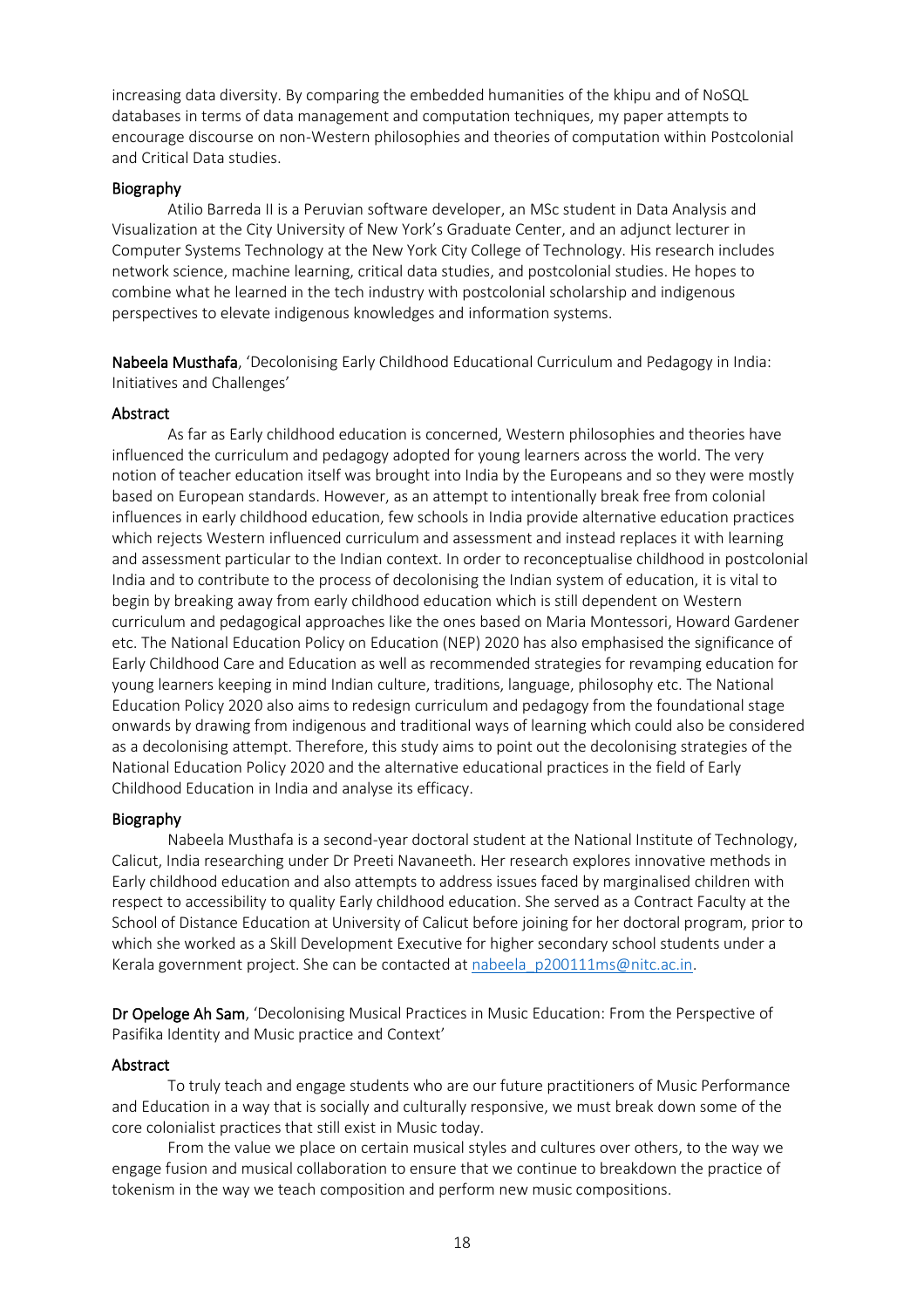As musicians and music educators, we must first breakdown the existing systems that continue to perpetuate colonial practices. These are based on the notion that we are all the same or practice the same cultural elements and values that assumes us to be a Social Imaginary as explored by Charles Taylor (2002) and Benedict Anderson (2016).

We must negotiate and navigate the system and in doing so redefining the collective values that embraces modern cultural diversity and social setting. To do this, I will present real life cases that have required a process of decolonising the values and old practices behind it and the steps taken by all parties involved to create a new approach more relevant to current educational landscape in New Zealand.

How can we critically reflect on our own positionality and practices within musical imaginaries and educational contexts so that we may contribute positively to the progress and moving forward that is needed. What is the role of knowing one's Identity in understanding and decolonising both the way we receive and express ourselves musically?

We are the important and influential players in the system that can affect change. We must first change ourselves and those things immediately in our power before we can start to influence the changes that decolonise our musical practices.

#### Biography

Dr Opeloge Ah Sam is a Music teacher and currently a Dean at Kaitaia College. He is a proud Samoan man who holds the chief title 'Matatumua' and was Chairman of the 'Te Hiku Pasifika Trust' established in 2019 in the beautiful Far North, New Zealand. Opeloge completed a PhD in Music Composition exploring how Samoan Identity is expressed through Musical Composition and Performance. Opeloge has given several guest lectures around Pacific region on Pasifika Music & Compositional Identity. He composed and conducted "We are Pasifika" in 2013 (first ever Orchestral concert of original and arranged Pasifika music in the world). Opeloge was awarded the CreativeNZ Artist-in-Residence at NUS in 2017 and the 2021 Research Fellow Grant with the University of Victoria. Opeloge considers his compositional voice to be the reconciliation of his Samoan identity and the Western Music context he exists in. He is also passionate about the power of music to heal and bring communities together.

Sara Bdeir, 'Refugees Linguistic Identity and Social Integration in Creative Writing Groups: A Narrative Inquiry'

#### Abstract

My research project concerns the role of the linguistic identities of refugees in their social integration within the context of creative writing groups. My project addresses three main questions: (1) What insight do creative writing groups give to our understanding of refugees' linguistic identities? (2) How do refugees express their linguistic identities in creative writing groups? (3) What role do linguistic identities play in the social integration of refugees participating in creative writing groups? To the researcher's knowledge, there is a dearth of studies investigating the relationship between refugees' linguistic identities and social integration in the context of creative writing groups.

This project is qualitative as it explores the perceptions of a target group of participants. Following a narrative approach to inquiry, I am looking to interview ten participants who are all adult refugees and members of a creative writing group. Data collection involves three stages: (1) Prewriting interviews: members of the group would be invited to discuss linguistic identity and social integration. (2) Poetic inquiry: an art-based research method in which poetry is considered as research data. Poetic inquiry has more than one type and this study will only focus on the participantvoiced poems. The poems will be collected from the writing workshops delivered by the group organisers and selected by the participants themselves. (3) post-writing interviews: participants will discuss their writing and reflect on their use of language and themes emerging from their writing.

By focusing on linguistic identities, this project will spot a light on an integral part of refugees' social integration. The research finding might encourage refugees to join art groups, and motivate workshop leaders to develop their sources and understanding of refugees' linguistic identities and social integration.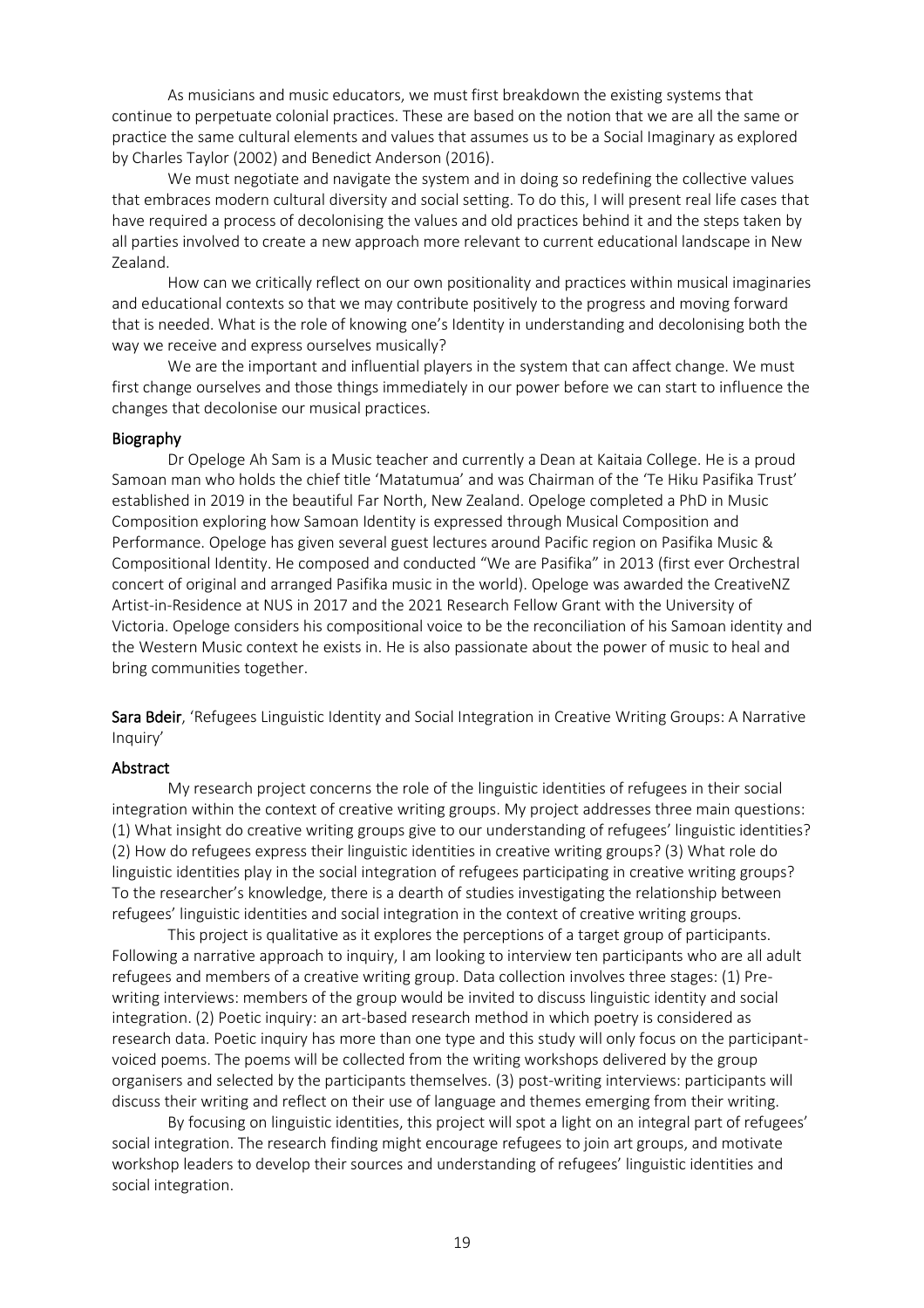# Biography

Sara Bdeir is a second-year PhD candidate in Education at Nottingham Trent University. She is interested in non-formal education for refugees especially creative art projects. Her doctoral work explores the role of the linguistics identities of refugees in their social integration within creative writing groups. Sara holds an MA in Creative Writing from the University of Warwick (Distinction), and a BA in Applied Linguistics (first Hons.). Her research is supported by the Vice Chancellor scholarship scheme. She can be contacted at[: sara.bdeir2019@my.ntu.ac.uk.](mailto:sara.bdeir2019@my.ntu.ac.uk)

# Panel 6: Modernity, Higher Education, and Epistemology

Lee Clarke, 'Wisdom Comes in Many Forms: Towards an Inclusive Conception of Philosophy'

# Abstract

The paper I will present at the conference derives from my main PhD thesis which is attempting to bring Eastern and Western philosophy closer together in understanding. Being inspired by Post-Colonial thought, especially that of Edward Said, in my paper, I seek to challenge Eurocentric conceptions of philosophy and begin to forge an equal place at the table for both Non-Western and Western thought.

Specifically, my paper will challenge two widely held misconceptions about Eastern Philosophy. The first is the idea that philosophy is solely Western in origin. My paper will mention recent scholarship that says that Greek thinkers, as well as influencing others with their own ideas, were also influenced themselves by ideas from places such as Babylonia, Persia, Egypt and India, as well as my own comments. The second common idea that I aim to refute is that Western philosophy is exclusively based on 'reason' and 'logic' whereas Non-Western philosophy, by contrast, is based off of 'religion', myth' and 'irrationality' and thus cannot be called 'philosophy'. I will do this by mentioning some examples of Non-Western philosophy in my paper to show that it is worthy of study and being taken seriously. In addition to this, I will be arguing that traditions of philosophy such as Muslim and Jewish traditions, should be placed within 'The West' in intellectual terms, along with some examples of Western thought that were more 'religious' then some care to admit to show that the distinction people make between the two types of philosophy is much too simplistic.

These ideas in my opinion date back to the colonial era when both Near and Far East, the Americas and Africa was judged as 'inferior' to the West. Thus, my attempt to increase concord between the two by showing that Non-Western schools of thought are just as sophisticated and worthy of attention as Western ones, is an attempt to 'decolonise the curriculum'. I want to raise awareness of the need to teach more Non-Western philosophical traditions alongside Western ones. Given that we live in an increasingly interconnected world, the need is ever-more pressing to understand diverse systems of thought and life. The exclusion of entire philosophical traditions is therefore becoming increasingly untenable and presents a problem that needs to be addressed.

# Biography

Lee Clarke is currently in the third year of his PhD scheduled to finish in September 2023. The issues of Postcolonialism feature in his research prominently and he is very interested in them. He wrote an article for The Psychologist in 2020 called 'Our Life is Shaped by Our Mind' comparing Buddhism and modern Western Psychology. He wrote another about Buddhist schools of philosophy, making a case for a further inclusion and awareness of Eastern thought for the magazine and journal The Philosopher 1923 due to be published in 2022.

Annie Treesa Joseph, 'Decolonial Modernity and Queenship Traditions in Bhopal: The Curious Case of Regency and Regnancy of Nawab Sikander Begum of Bhopal'

# Abstract

Colonial India witnessed, among many things, a thorough revamping of its kingship traditions. Despite the rhetoric and discourse on Indian women's upliftment, one of the crucial casualties of the British Paramountcy was the royal women and their agency. In this political context where gendered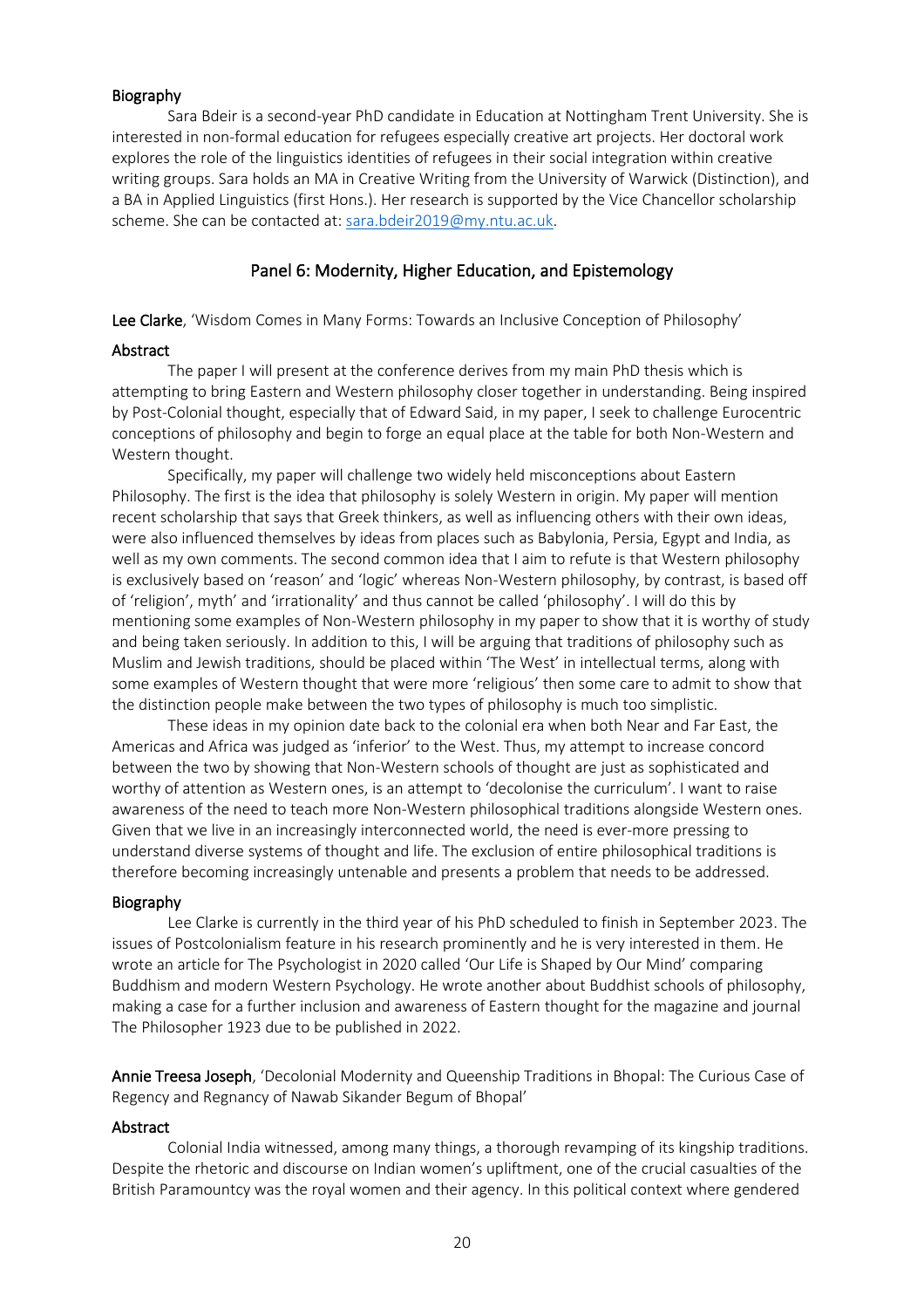headship practices began to register their 'precedence' in official records, I venture to study the reign of Nawab Sikander Begum as regent and regnant Begum of Princely state of Bhopal. For creating precedence on their own was Native princes' way of 'epistemic reconstitution' and resistance in that period of high imperialism. Bhopal state is unique in its history of the reign of the Begums of Bhopal from 1819-1926. This paper analyses how Sikander Begum negotiated with sovereignty in theory and praxis. I argue that her poignant political acumen to arbitrate with the Ulema and the Paramountcy was a classic case of decoloniality. This paper incorporates Louise Olga Fradenburg's concept of 'Sovereign Plasticity' to delineate how this Begum transgressed and transcended the colonial value system about headship. Besides the theoretical premise of decoloniality as the 'epistemic delinking' and dismantling of the 'colonial matrix of power,' I argue that decoloniality is also about a disclosure that coloniality was not the only force that shaped the colonial world. Decolonial modernism, as evidenced in the life of Sikander Begum I contend, is closely tied to paramodernity. In that case, my paper suggests that passive resistance that held sway over colonial epistemologies helped shape queenship traditions in colonial Bhopal.

#### Biography

Annie Treesa Joseph is a PhD scholar at the Institute of English, University of Kerala. Her doctoral research is an interdisciplinary study on rituals of queenship in colonial India. Annie is interested in colonial historiography and its points of intersection with gender, sovereignty, mobility, and spatiality. Annie has published four papers in different journals and books. Annie also hosts a YouTube channel, 'Theory Talkies,' where she explains theoretical concepts.

Delso de Cássio Batista Jr., 'Coloniality of Power and Racism Denial: Autoethnographic Reflections on the Portuguese Higher Education'

#### Abstract

Even though European Western imperial expansion has largely come to an end as a politicaleconomic model, it still echoes globally through what is referred to as coloniality of power (Quijano, 2000). Coloniality of power is a concept developed by Quijano (2000) to refer to the profound colonial consequences in the modern days. The exploitation project conducted by European colonisation, undermined the existence of indigenous and black people, thus rending the concept of race a key category in the foundation of coloniality of power. Within Portuguese society, a myth of Portuguese colonial benevolence and aspiration to racial democracy rose in the form of lusotropicalism (Freyre, 2003), which functions to maintain hegemonic structures and old/new forms of racism. It has been argued that these are reproduced in spaces like universities (Doutor, Marques, & Ambrósio, 2018; Cabecinhas & Macedo, 2019). Methodologically, this proposal is based on a retrospective autoethnography (Bell et al, 2020), a critical and reflexive approach for questioning and understanding experiences in relation to cultures crossed by oppressive social dynamics. Thus, through the analysis of my personal experiences as a racialised queer migrant student in the Portuguese higher education context, this paper aims to reveal the implications of the coloniality of power through lived experiences of epistemological violence, linguistic prejudice, and racism denial. This, I argue, allows the understanding that coloniality and racism in the Portuguese university function to control racialised people through language, practices of silencing knowledge, and denial of racism. Finally, I argue that coloniality and racism still produce wounds in the context of Portuguese higher education and that personal stories and reflections can reveal and provide an understanding of this reality.

#### Biography

Delso Batista (His/Him) is Brazilian-Portuguese Ph.D. Candidate in Psychology and Researcher at the Psychology Department at Nottingham Trent University. He is the author of the poetry book 'Posso the tratar por tu?'. He is a registered EuroPsy Psychologist and holds a master's degree in psychology, psychotherapy, and counselling.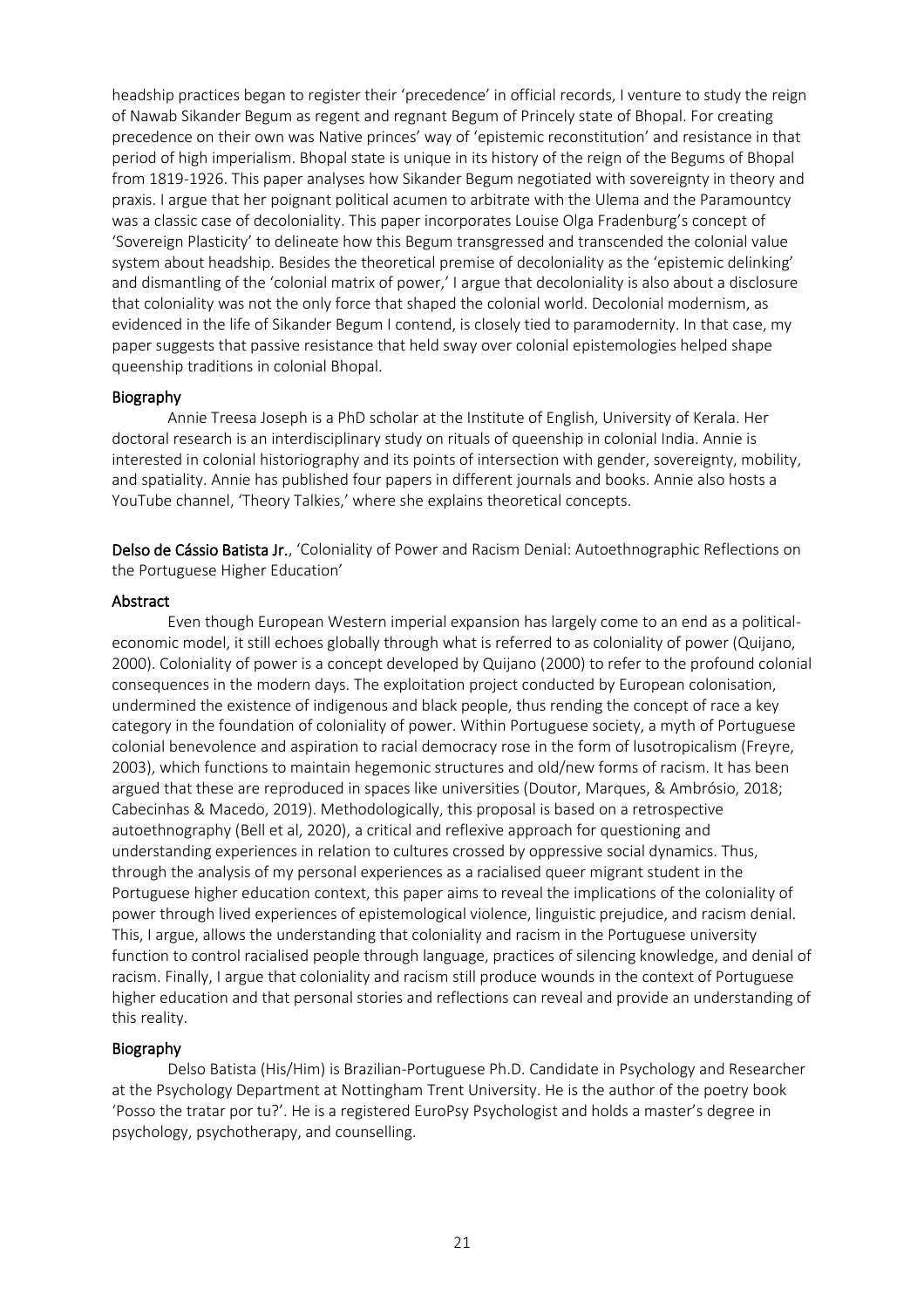Sujoy Banerjee, 'Language, Science and 'Our Modernity': An Argument for Diversification of the Language of Science in a Postcolonial World'

# Abstract

It is a truth postcolonially acknowledged that European colonisers in possession of Eurocentric Enlightenment values have shaped the modern world. In the era of globalisation modernity has become, almost ubiquitously, the white whale of cultures. But it is not a homogeneous concept. Different cultures through different temporal periods have claimed modernity with their own peculiarities. Since scientific progression and technological prowess is a significant aspect of modernity, drawing on the works of Partha Chatterjee and Dipesh Chakrabarty I will argue that if any culture is to self-determine its unique modern condition it must contribute in its own language to the global scientific discourse. As an inevitable result of imperialism the language of scientific discourse is hegemonised by European languages such as English or Spanish. For example, in third-world countries like India, a strong understanding of English is a necessary requirement to enter the field of advanced scientific studies. This centralisation of the medium of modern scientific thinking evinces that the realisation of the different unique modernities is still very much rooted in the colonial past. While it does contribute to amount of exposure received in a global setting and ease of accessing research materials, it comes at the cost of self-determination. Niels Bohr famously raised the issue of language in science and David Bohm later expanded on this idea. Two scientists from the pre-independence Bengal province Satyendra Nath Bose and Jagadish Chandra Bose also articulated their concern about the importance of a well-equipped scientific community operating in their native language. In this paper, focusing on the works of these scientists and critics, I aim to show that a pluralistic approach in the developing of proper scientific vocabulary in different native languages of post-colonial cultures is a necessary complication in the postcolonial modern world.

#### Biography

Sujoy Banerjee is currently a first-year student in the M.A. Cafeteria program pursuing a degree in English Literature at The English and Foreign Languages University, Hyderabad. His areas of interest include but are not limited to Nation and Nationality, Marxism, Subaltern studies, Dalit literature, graphic novels, and digital humanities.

# Day 4 (7<sup>th</sup> April)

# Reading

#### Leone Ross, Reading from *This One Sky Day*

Leone Ross will read from her new novel, *This One Sky Day*, and will talk to Bethan Evans and the audience about her writing process and decolonisation.

#### Biography

Leone Ross is a novelist, short story writer, editor/copy-editor, reviewer, and teacher of fiction writing. She was born in Coventry England, and when she was six years old migrated with her mother to Jamaica, where she was raised and educated. After graduating from the University of the West Indies in 1990, Ross returned to England to do her master's degree in International Journalism at City University, in London, where she now lives.

*Come Let Us Sing Anyway* was nominated for the V.S. Pritchett Prize, Salt Publishing's Scott Prize, the Jhalak Prize and was shortlisted for the 2018 Edge Hill Prize. It was named runner-up Best Collection in the public-voted Saboteur Awards.

Her latest novel, *This One Sky Day*, is published by Faber & Faber in the UK and as *Popisho* in the USA with Farrar, Straus & Giroux. It will be out in paperback in 2022 (with Picador USA and Faber). *This One Sky Day* is presently shortlisted for the Goldsmiths Prize and Ross is described by *The New Statesman* as "one of the six most cutting-edge novelists" writing today.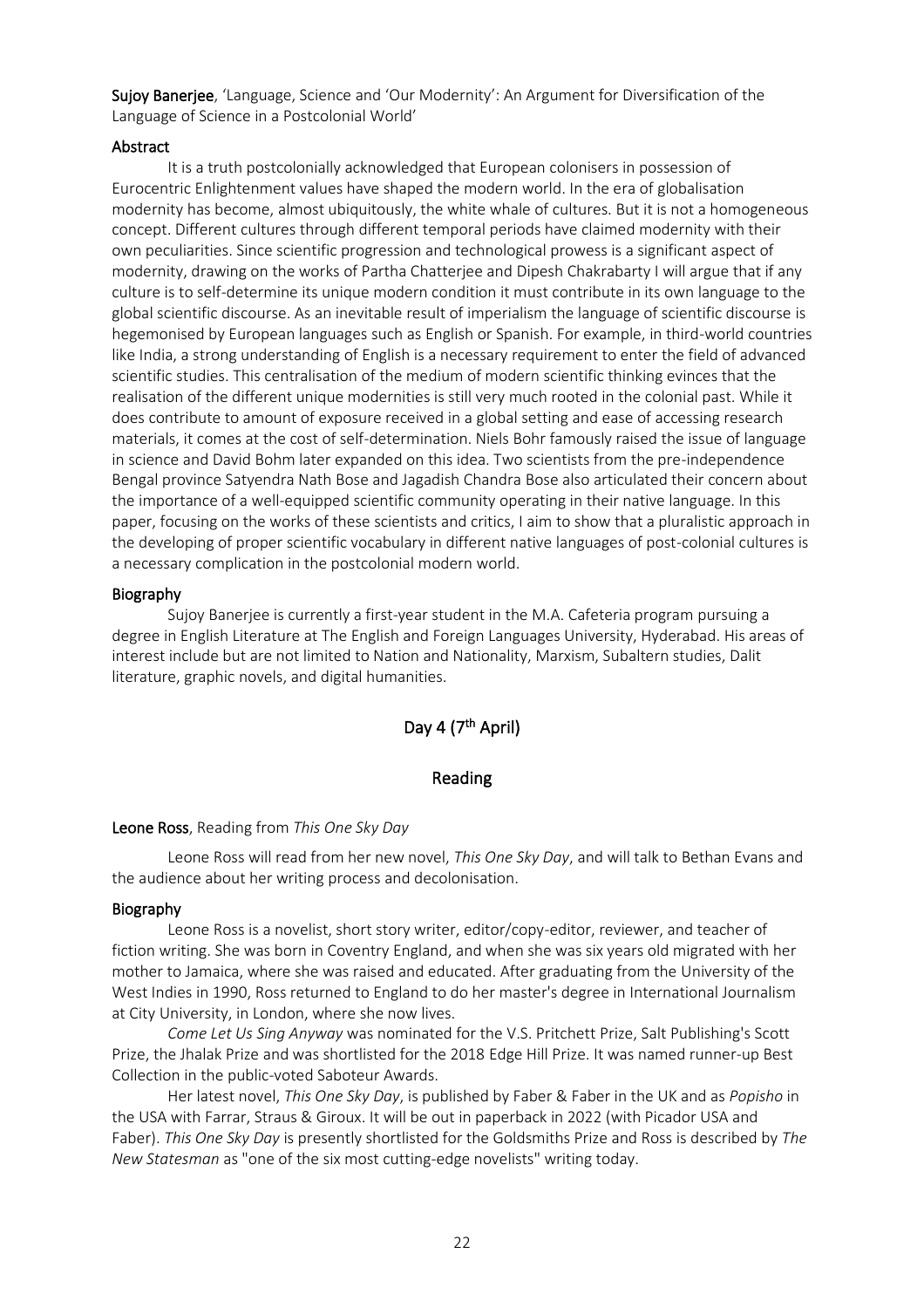# Panel 7: Storytelling, Narrativisation, and Form

Carolina Buffoli, 'Decolonial Readings: Destabilising Eurocentric Frames of Interpretation in Contemporary Criticism of Indigenous Literature. The case of Alexis Wright's *Plains of Promise*'

#### Abstract

The critical shift from the 1990s towards reading literature in relation to the notion of 'world literatures' has created new audiences for Indigenous writing and, consequently, additional ways of understanding these texts, new reading challenges and often problematic scholarly reception. This paper foregrounds a critique of the internalisation of Eurocentric theoretical categories, treading in the footsteps of Spivak's work confronting how we can investigate any global text knowing that our categories and framing are so deeply Eurocentric. It addresses the tendency in contemporary literary and scholarly criticism of making Indigenous voices digestible to Western mainstream readership by absorbing them into Eurocentric explanatory models. This is especially evident in the scholarly investigations of the Indigenous novels' decided turn away from Western realism. Adopting as case study the existing scholarship on *Plains of Promise* (1997) by the Aboriginal writer Alexis Wright, this paper examines how the critics' interpretations emerge as strategies to 'fix' the narrative, using Western genre categorisations to safely encapsulate the novel's engagement with the supernatural within long-established forms (the gothic and magical realism) known to mainstream readership, thus providing a shared code of textual accessibility. As a white European critic coming to Indigenous texts, I am not just interested in what these narratives are doing, but also in the role and function of criticism as well as in how my interventions can effectively unsettle the complicity of violence implicit in the incorporation of Indigenous writing into Western schemes of interpretation. Reflecting on this metacritical issue, this paper emphasises the need to deconstruct the use of Eurocentric frames of interpretation as universal and simultaneously contends that the Indigenous text denies Western readers full access, forcing us to come to terms with our inability to negotiate meaning in narratives consciously positioning themselves in an*other* epistemology.

# Biography

Carolina Buffoli is a PhD student and tutor of English Literature at the University of Edinburgh. Her research interest focuses on contemporary Anglophone literatures, trauma studies and the Gothic. Her doctoral project addresses the comparative analysis of how contemporary postcolonial and Scottish writing engage with the Gothic discourse to confront the legacies of colonialism, foregrounding issues around narrative, cultural memory, silences and (social) shame.

Marine Berthiot, 'Decolonising Aotearoa New Zealand Young Adult Literature: *The Case of Bugs* by Whiti Hereaka'

# Abstract

Aotearoa New Zealand Literature is often criticised for being the realm of Pākehā (that is to say of British descent) male authors, limiting the literary representativity of women and girls in general, and of ethnic minorities in particular, especially in non-fiction genres and children's literature (Freegard 2017; Heritage 2018). Whiti Hereaka (Ngāti Tūwharetoa, Te Arawa) is an award-winning author whose novels *Bugs* and *Legacy* respectively received the 2013 New Zealand Book Honour Award and the 2019 New Zealand Book Award for Young Adult Fiction. *Bugs* can be read as a crossover text (Falconer 2004) as its targeted audience is aged between 15 and 30 (and more), and as it questions the intercultural relationships between Māori and Pākehā in Aotearoa New Zealand. Readers are indeed invited to follow a teenage Māori anti-heroine during her last year of high school, thus experiencing racial, sexist, and classist discriminations through her eyes.

In this context, I intend to answer this question: to what extent does Whiti Hereaka decolonise Aotearoa New Zealand YA Literature in *Bugs*? First, I will study *Bugs* as the coming-of-age story of a seventeen-year-old Māori high school girl from Taupō. Then, I will focus on Hereaka's construction of a dual address to her readers, applying Clare Bradford's narrative theory as it is developed in "Reading Indigeneity". Finally, I will analyse the way Māori and Pākehā literary traditions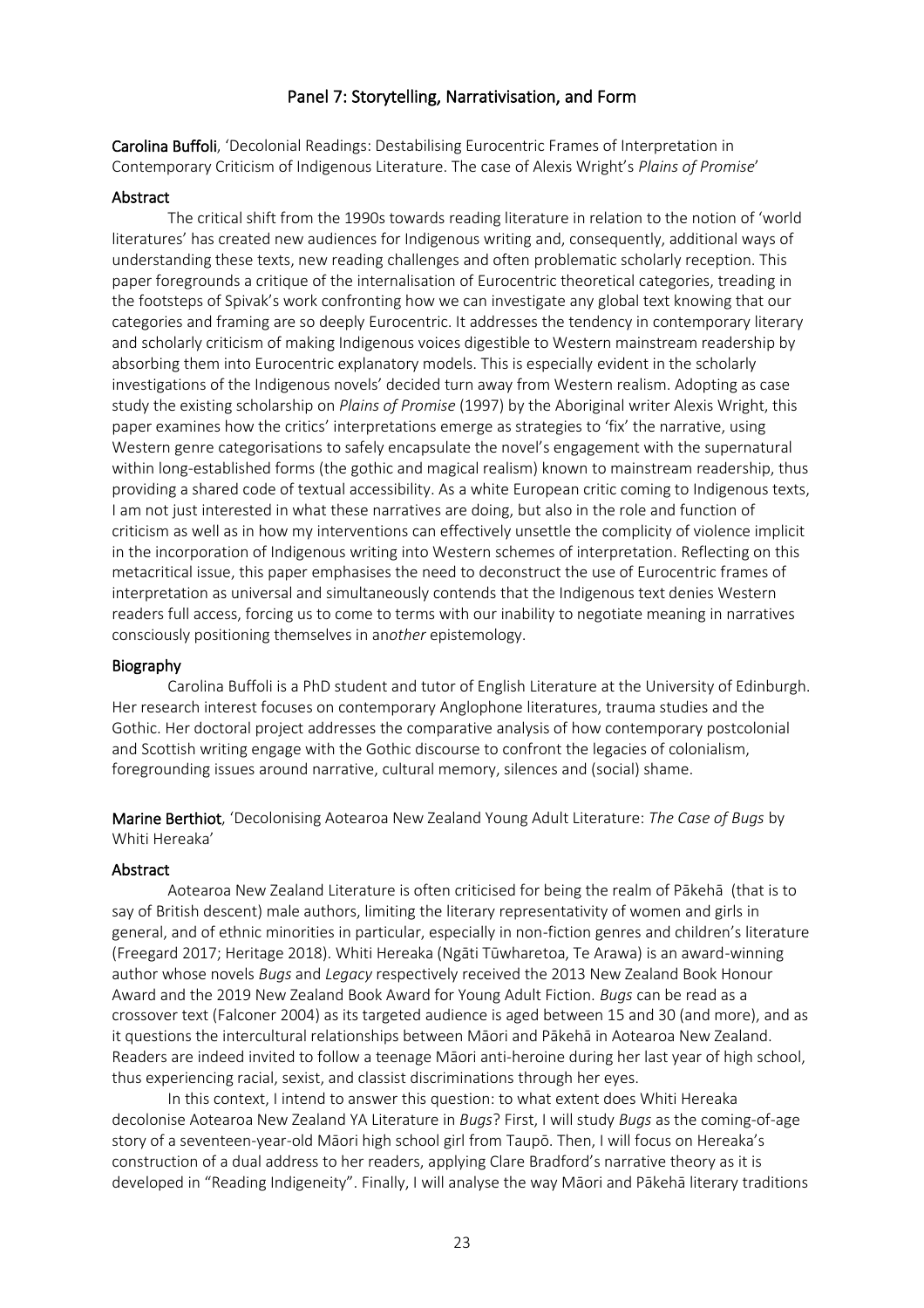intermingle in the text to leave space for Māori teenagers to build a fairer society in Aotearoa New Zealand.

# Biography

Marine Berthiot is a third-year PhD Student in Aotearoa New Zealand Literature at The University of Edinburgh. Her research, supervised by Professor Michelle Keown and Professor David Farrier, deals with the representations of girlhood trauma in Aotearoa New Zealand written by women. She participated in the International Symposium, "Sugar, Spice, and the Not So Nice: Comics Picturing Girlhood", organised by The University of Ghent in April 2021 with a paper on Mophead by Samoan New Zealander poet Selina Tusitala Marsh, and in the International Conference "Past and Present: Unfolding Narratives in the Pacific" organised by The University of Le Havre in September 2021 with a paper on These Two Hands: A Memoir by Māori author Renée. She has also delivered a paper on "Recollecting Childhood Memories in Kiwi Asian poetry" at The Free University of Brussels in December 2021. She will participate in the NEMLA Conference in Baltimore in March 2022 with a paper on childhood trauma in the young adult novel *The 10 p.m. Question* by Pākehā writer Kate de Goldi. She has also published an article in Forum entitled "Growing Up During the Great Depression in Aotearoa New Zealand. A Comparative Study of Shonagh Koea's *The Kindness of Strangers: A Kitchen Memoir* (2007) and Renée's *These Two Hands: A Memoir* (2017)."

Dr Rachel Gregory Fox, 'Hostile and Hospitable Environments in Ali Smith's *Seasonal Quartet*'

# Abstract

With *Autumn*, the first instalment of Ali Smith's seasonal quartet, arriving on the heels of the EU Referendum in 2016, Smith firmly situates her series of networked novels within the present political moment in the UK. This paper will consider how Smith's quartet (*Autumn*, *Winter*, *Spring*, and *Summer*), published between 2016-20, responds to the UK's Hostile Environment, which becomes intricately intertwined with the everyday lives of the books' disparate cast of characters. More specifically, the paper seeks to address how Smith narrativises—and challenges—notions of national identity, othering, and exclusion, and, in particular, how these pertain to populist politics and the topic of migration. In doing so, the paper intends to trace the various hostile and hospitable environments that emerge over the course of this literary quartet.

In his discussion of *Summer*, and the narrative threads, characters, and relationships that surface and resurface throughout these networked novels, Ivan Callus describes how Smith's writing manifests 'a principle and *ethic* of connection' (2020: 228). It is this notion of the ethic of connection that this paper draws from, in thinking about our connections to the past (and present); our connections to each other; and the connections we can discover through creative (inter-)action. In its application of an ethics of reading and writing (see: Mrovlje 2019; Stonebridge 2021; Toth 2021), this paper argues that the act of storytelling is, ultimately, generative, and has the capacity to extend a gesture of welcome. Written in the midst of the UK's Hostile Environment, Smith's seasonal quartet, I argue, charges us to consider what possible futures might lie around the corner, if only we can learn to be more hospitable.

# Biography

Dr Rachel Gregory Fox is a Leverhulme Early Career Fellow at the University of Kent whose research project focuses on migration, the UK's Hostile Environment, and the ethics of storytelling. Her monograph, *(Re)Framing Women in Post-Millennial Afghanistan, Pakistan, and Iran: Remediated Witnessing in Literary, Visual, and Digital Media*, will be published with Routledge in March 2022. Her co-edited collection, *Post-Millennial Palestine: Literature, Memory, Resistance*, with Ahmad Qabaha, was published with Liverpool University Press in 2021. Contact: [r.gregory-fox@kent.ac.uk.](mailto:r.gregory-fox@kent.ac.uk)